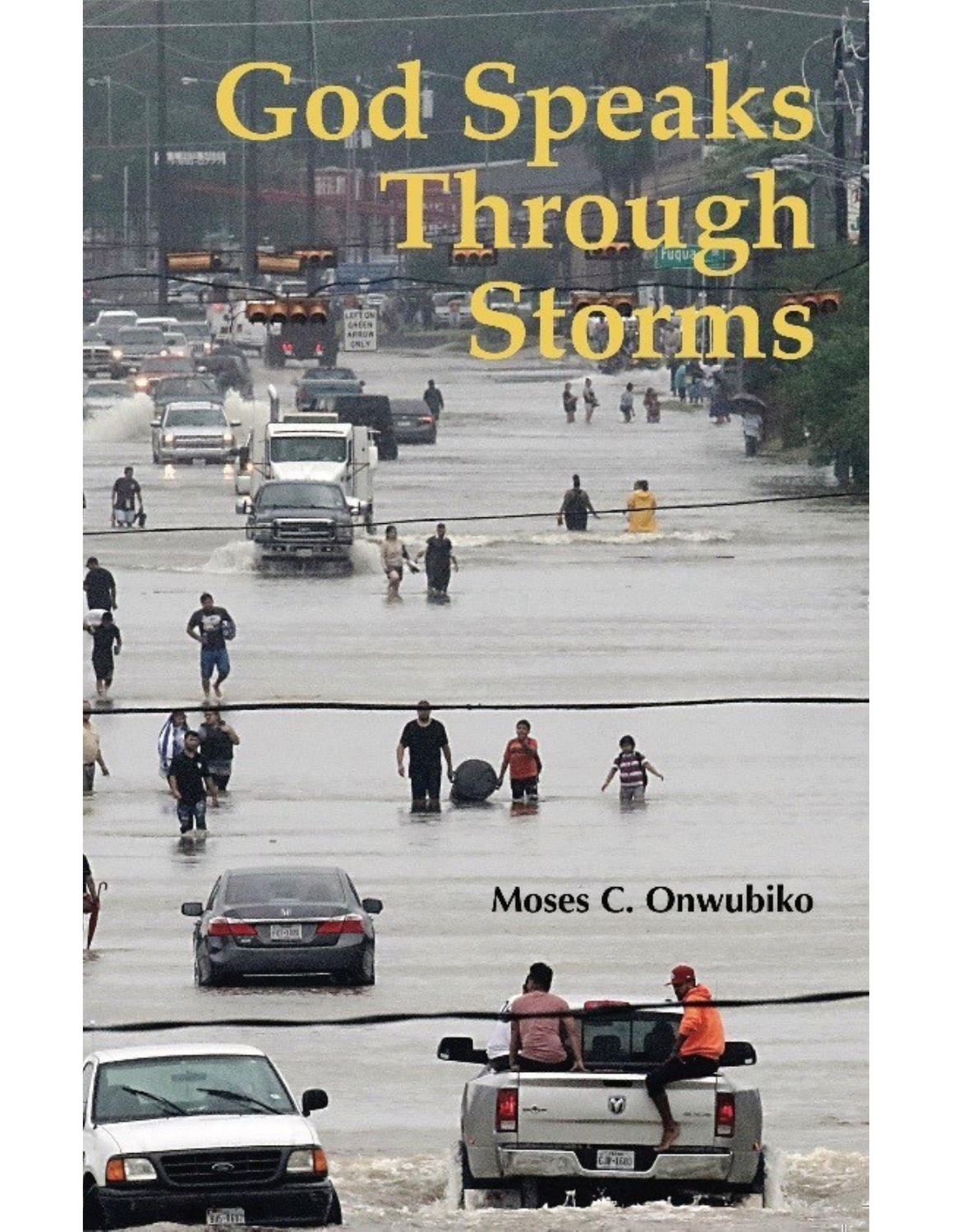# God Speaks Through Storms

*Moses C. Onwubiko* 

Grace Evangelistic Ministries, Inc. P.O. Box 111999 Nashville, Tennessee 37222, USA. www.GEMworldwide.org

©2018 by Moses C. Onwubiko. All rights reserved. No part of this publication may be reproduced or transmitted in any form or by any means, electronic or mechanical, including photocopying, recording, or any information storage and retrieval system, without permission in writing from the publisher.

Unless otherwise noted, Scripture quotations taken from the New American Standard Bible®, Copyright © 1960, 1962, 1963, 1968, 1971, 1972, 1973, 1975, 1977, 1995 by The Lockman Foundation. Used by permission. (www.Lockman.org)

Scripture marked ESV taken from the ESV® Bible (The Holy Bible, English Standard Version®) copyright © 2001 by Crossway, a publishing ministry of Good News Publishers. ESV® Text Edition: 2011. The ESV® text has been reproduced in cooperation with and by permission of Good News Publishers. Unauthorized reproduction of this publication is prohibited. All rights reserved.

Scripture quoted marked NIV are from the Holy Bible, New International Version 1984®. © 1973, 1978, 1984, International Bible Society. Used by permission of Zondervan. All rights reserved. Scripture marked NET Scripture are taken from the NET Bible® copyright ©1996-2006 by Biblical Studies Press, L.L.C. Used by permission All rights reserved.

Scripture marked NKJV Scripture taken from the New King James Version. Copyright 1979, 1980, 1982 by Thomas Nelson, inc. Used by permission. All rights reserved.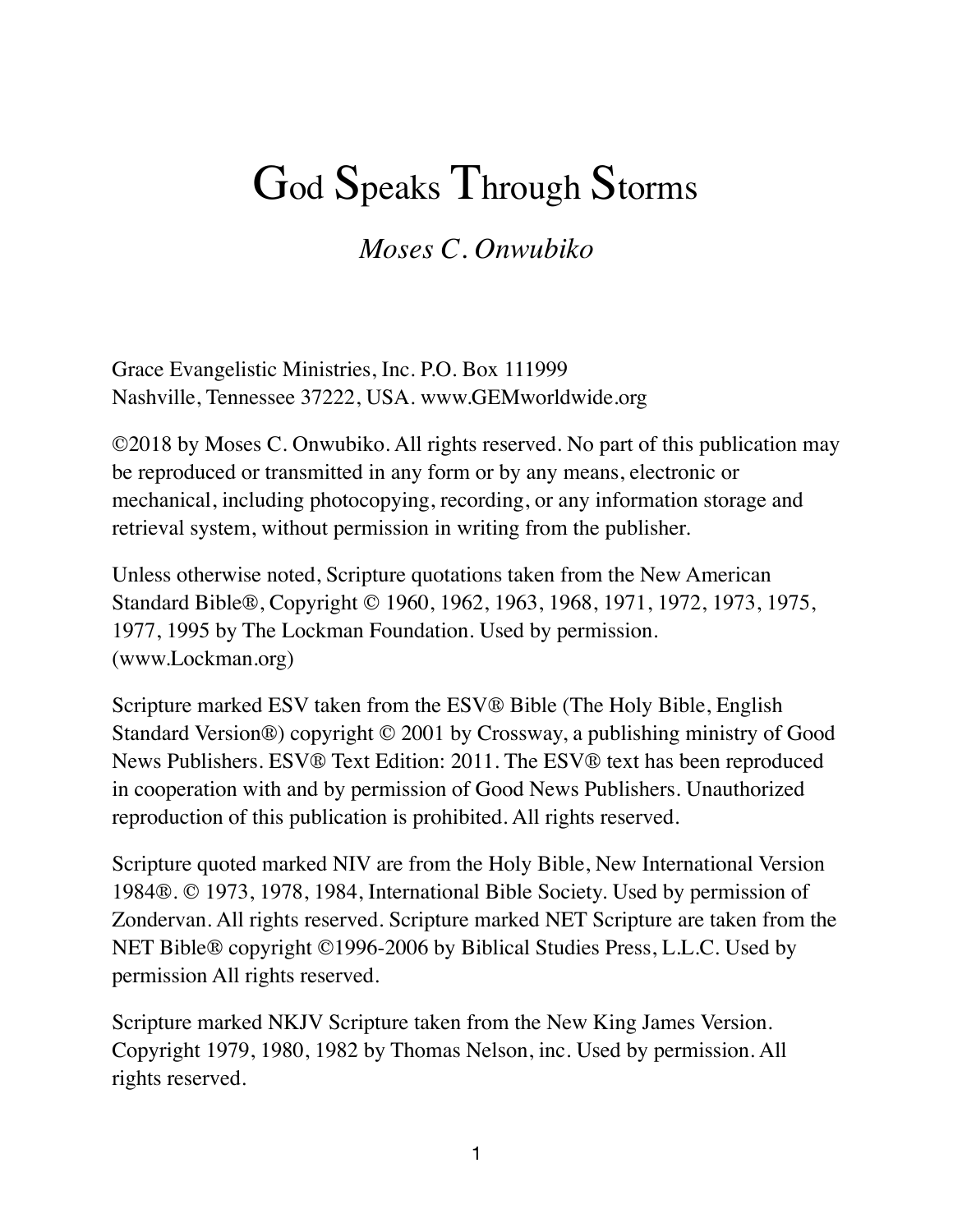Scripture marked NLT taken from Holy Bible, New Living Translation copyright © 1996, 2004, 2007 by Tyndale House Foundation. Used by permission of Tyndale House Publishers Inc., Carol Stream, Illinois 60188. All rights reserved. New Living, NLT, and the New Living Translation logo are registered trademarks of Tyndale House Publishers.

# *Buy Truth, and Do Not Sell It*

# (Proverbs 23:23)

Indeed truth, sound Bible teaching, is hard to come by; therefore, when God in His infinite grace leads you to the truth, you are to embrace and cherish it. You are to hold on to it tenaciously for life, happiness and the blessings in time and eternity to come.

*All Rights Reserved. No part of this publication may be reproduced, stored in a retrieval system or transmitted in any form or by any means—electronic, mechanical, photocopy, recording or any other— except for brief quotations in printed reviews, without the prior permission of the author.* 

# *To Those Without Christ*

Your salvation is the gateway to your eternal relationship with the God of the universe. It's the only key that will unlock your blessing in time and eternity. Your salvation and obedience to God ensure abundant blessing for you and our nation. That's good news.

Good news gets better: Salvation is easier to obtain than you may realize. First of all there's a price tag for salvation––horrific spiritual death. God's justice demanded full payment for our sins. Jesus Christ made that payment on the cross "God demonstrates His love toward us in that while we were yet sinners, Christ died for us" (Rom. 5:8). Payment is complete; "It is finished" (John 19:30). Jesus Christ has paid it all. That's the ultimate in good news––our debt is paid in full.

Because salvation has been paid for, it's now available to you free of charge. "For the free gift of God is eternal life" (Rom. 6:23). Can you work for a gift? No! "For by grace are you saved...it [salvation] *is the gift of God, not of works*" (Eph. 2:8-9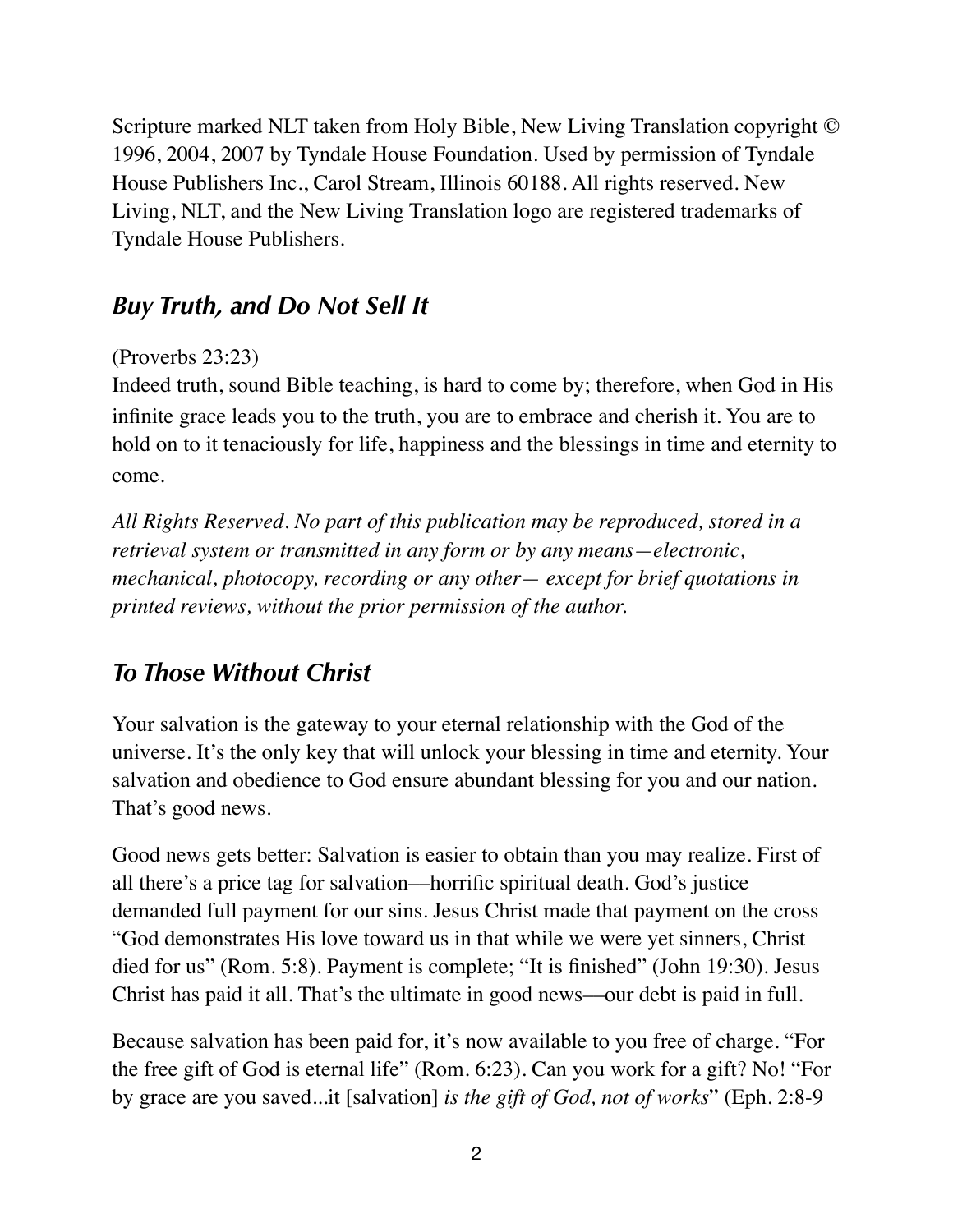emphasis added). Your effort to be good equals "work." The Bible puts it beautifully, "He saved us not on the basis of deeds [good works] which we have done in [self] righteousness" (Titus 3:5). It cannot be stressed enough: Salvation is a gift. It's God's gift to whomever will accept it.

Salvation is based on grace. Grace is based on faith alone in Christ alone. Right now, "Believe on the Lord Jesus Christ and you will be saved" (Acts 16:31). Take God's Word at its face value. If you believe on His Son, Jesus Christ, alone for your salvation, "You will never perish...[you] will have eternal life" (John 3:16). God cannot lie. He keeps His promises. If He says, "you will never perish," when you believe on His Son, He means just that—you cannot perish in hell. Would you believe now?

# *To Those Who Believe*

Being in fellowship is a must if God the Holy Spirit is to bless us through the teaching of God's Word. Sin of any magnitude ruptures our fellowship. Confession of our sin restores our broken fellowship. Take a moment and acknowledge your sins to God. "If we confess our sins He is faithful and just to forgive us our sins and cleanse us from all unrighteousness" (1 John 1:9).

Having been restored to fellowship you are now prepared to read on.

Restore us to You, O Lord, that we may be restored; Renew our days as of old.

(Lam. 5:21)

# $\ddot{\mathbf{x}}$

"There is no basis for civilization but in the Word of God...If we abide by the principles taught in the Bible, our country will go on prospering; but if we and our posterity neglect its instructions and authority, no man can tell how sudden a catastrophe may overwhelm us and bury all our glory in profound obscurity."

> Daniel Webster (1782-1852)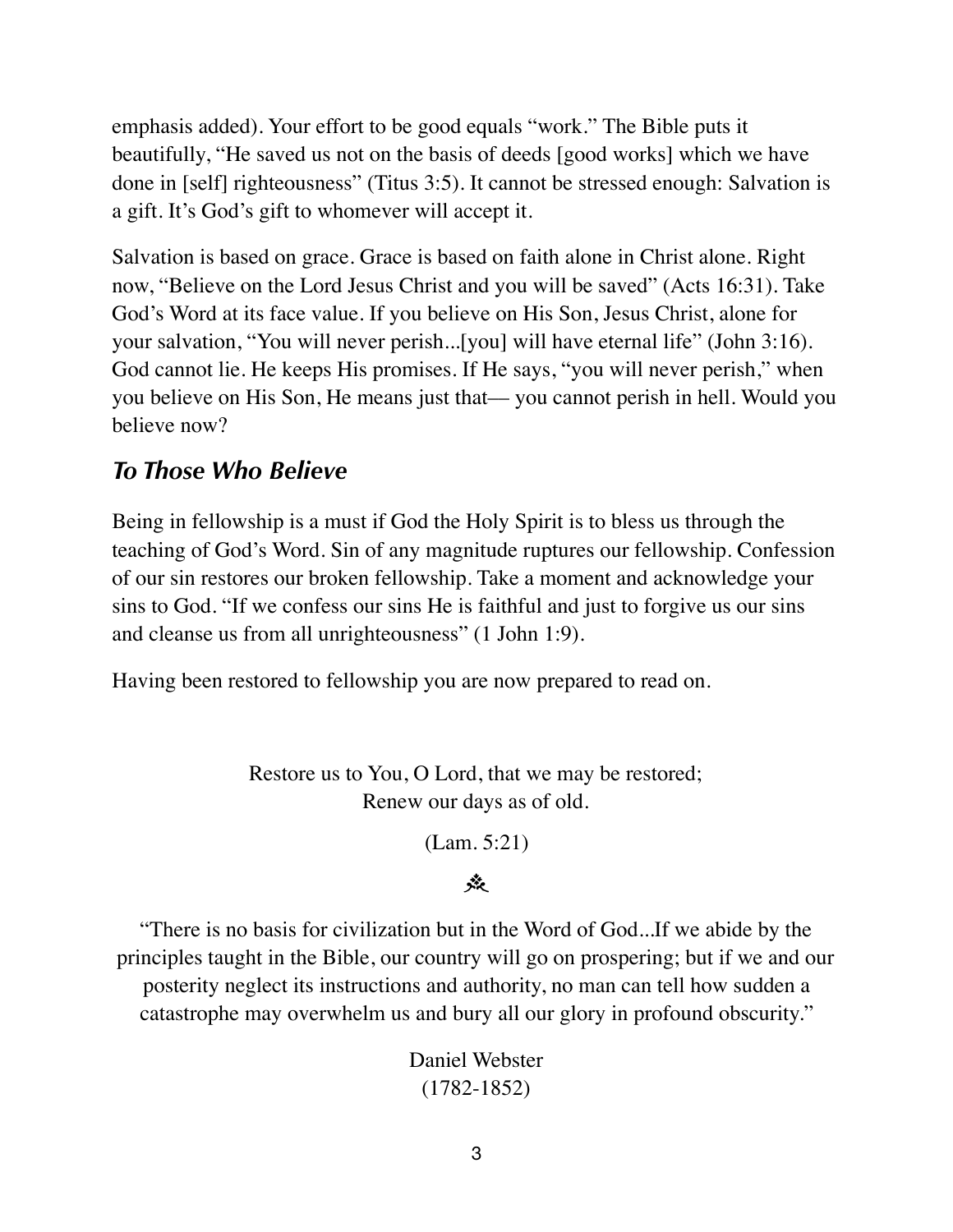# *Introduction*

Catastrophes and storms, to whom or what can we attribute them, God or global warming? For centuries people have pondered and wondered in awe over storms and their enormous destructive impact on man and the environment. The wonder continues.

We are left with many unanswered questions regarding tropical cyclone Bhola that struck East Pakistan in 1970, taking nearly 500,000 lives with it, making it the deadliest in recent memory.

In 1997, Hurricane Pauline made its way through Mexico leaving 400 people dead and over 300,000 people homeless. Mexicans still ponder in awe when they recall one of the fiercest hurricanes in their history. What about the powerful tsunami that hit Indonesia December 26, 2004? It took over 200,000 lives with it. The aftermath left the nation in total despair and disbelief.

Add to the list, hurricane Harvey that swept through Houston, Texas, and beyond in August 2017. Harvey is believed to be the most destructive storm in United States history. The list of countries affected by high-impact storms and tsunamis is long and growing. The question remains: Who or what causes these catastrophes? God or global warming?

Two views emerge, the secular and biblical. The secular world view believes man is responsible. It claims that man's contribution to climate change does, in fact, cause a great change in weather patterns. On the other hand, the biblical world view credits every catastrophe to God. While this may sound extreme, there are many passages of Scripture supporting this view. Read the passage carefully, "...I am the Lord, and there is no other, the One forming light and creating darkness, causing well-being and creating calamity; I am the Lord who does all these" (Isa. 45:6b-7). God takes full responsibility for creating calamities.

Elsewhere Amos the prophet asks us a stunning question, "If a calamity occurs in a city, has not the Lord done it? (Amos 3:6). Of course He has. King Solomon agrees, "In the day of prosperity be happy, but in the day of adversity consider—God has made the one as well as the other" (Eccl. 7:14). The Psalmist adds, "He makes the winds [hurricanes] His messengers, flaming fire His ministers" (Ps. 104:4). "He changes rivers into a wilderness and springs of water into a thirsty ground; a fruitful land into a salt waste, because of the wickedness of those who dwell in it. He changes a wilderness into a pool of water and a dry land into springs of water" (Ps. 107:33-35). Note the work of the Lord: He changes rivers into desert... He changes springs of water into a dusty ground... He changes a fruitful land into uncultivated land... He changes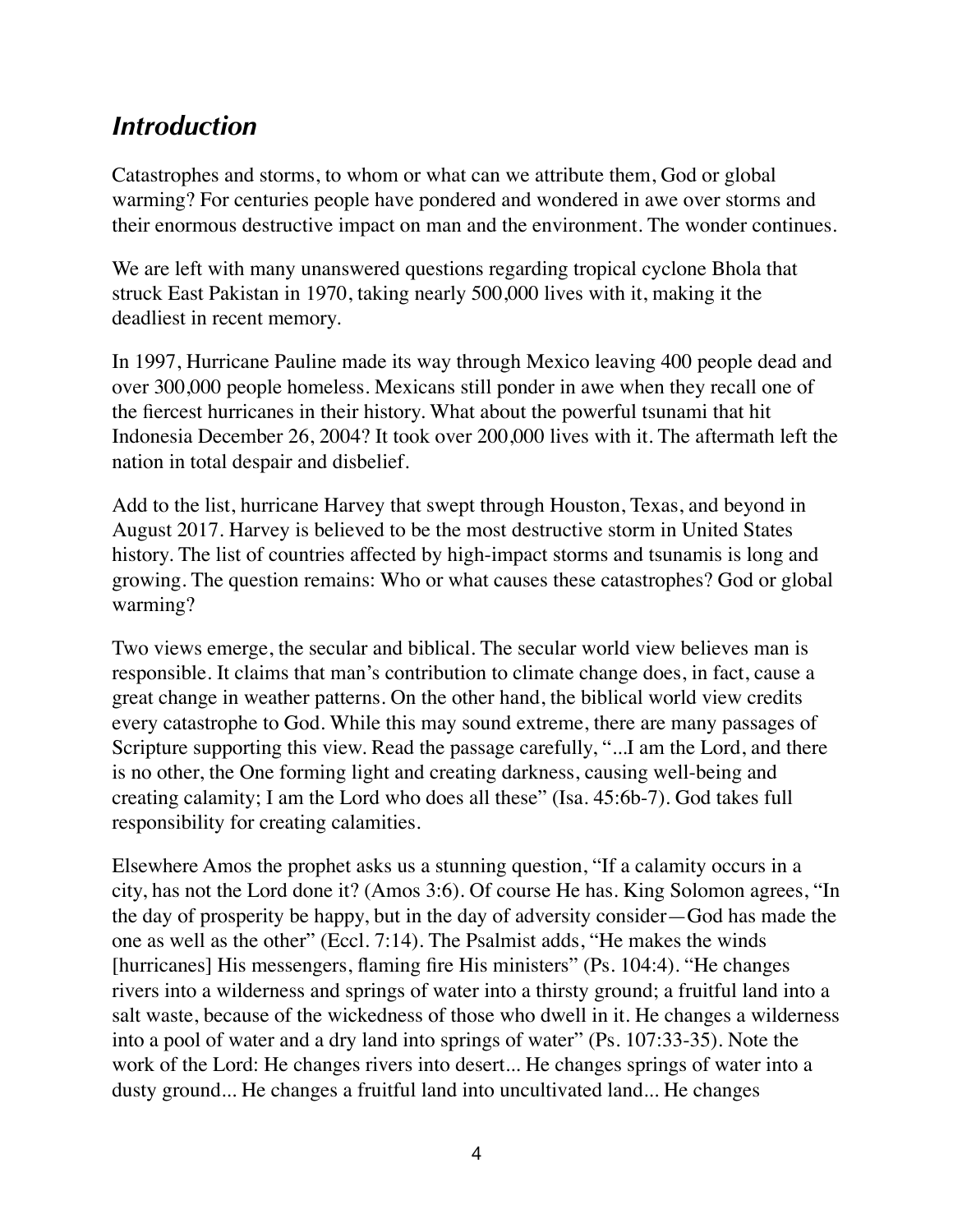wilderness into ocean...He changes dry land into fountains of water. God does all these, *not global warming.* 

Ezekiel, the prophet of God, recorded Him saying, "I will make a violent wind break out in my wrath...flooding rain and hailstones" (Ezek. 13:13). The Prophet Isaiah weighs in, "Behold, the Lord has a strong and mighty agent; as a storm of hail, a tempest of destruction, like a storm of mighty overflowing waters, He has cast it down to the earth with *His* hand." (Isa. 28:2 emphasis added). Keep this passage in mind the next time you see or hear of a flood: "He has cast it down to the earth with His hand."

Some may be reluctant to accept this, holding to the idea that man's reckless action is a reason for climate change. Let's assume for a moment that scientists are correct in their theory about man's role in climate change; even so, their scientific discovery has no influence on God's sovereignty. If man is a contributor to climate change, man is God's agent, "for all things [including man] are Your servants." (Ps. 119:91). God uses man's foolishness to accomplish His purpose: "For the wrath of man shall praise You" (Ps. 76:10). However one views it, God rules. He is Sovereign.

Sovereignty means that God is in total and absolute control of His universe. He's responsible for the downpour. He invoked rain (the first ever) in Noah's day saying to Noah, "I am bringing the flood of water upon the earth, to destroy all flesh in which is the breath of life" (Gen. 6:17). God kept His word, "all the fountains of the great deep burst open, and the floodgates of the sky were opened" (Gen. 7:11). Noah's world experienced a catastrophic worldwide flood unheard of in the history of creatures, because God called for it. Global warming played no role.

What about drought? God strongly claims, "I called for drought on the land" (Hag. 1:11). Let there be no misunderstanding, God has the weather remote control in His hand. He's the One Who created climate; He alone controls it. To say that man can do anything to change what God controls is not only blasphemy but a rejection of God's sovereign power over His universe.

One of the questions we need to be concerned about in our study is why? Why does God inflict His creation with calamity? "I make well being and create calamity" (Isa. 45:7 ESV) "If a calamity occurs in a city has not the Lord done it?" (Amos 3:6). The question as to who is responsible for calamities has been put to rest––God.

In this study we will ask: Why do people go through calamities, why do the righteous suffer and does God still speak? To answer them, we will look at God's sovereignty, consider God's intended purposes in calamity, and finally deliver an urgent call to change course.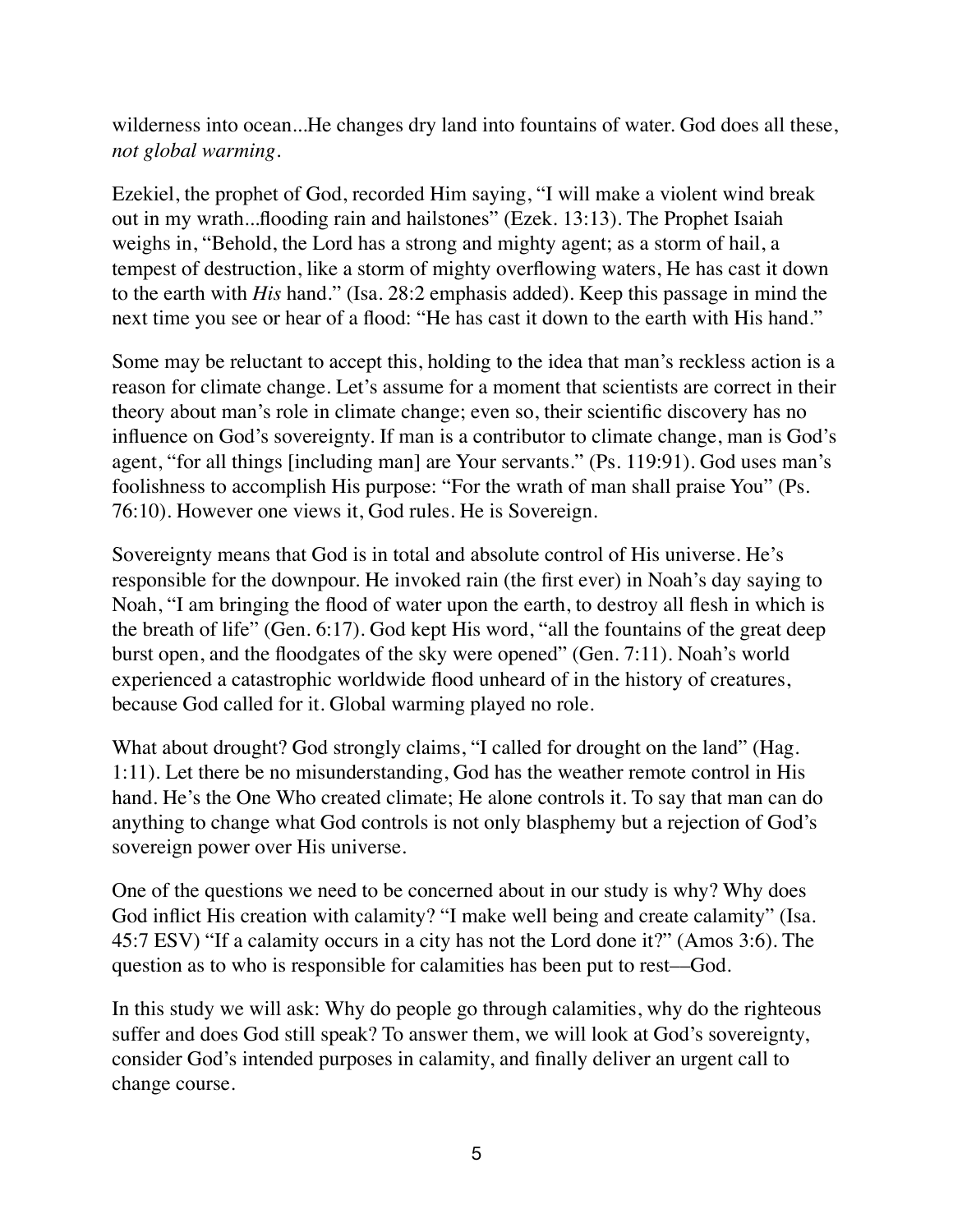# *The Integrity of God*

Most Christians know about God's attributes: love, eternal life, veracity, immutability, justice, righteousness, sovereignty, omnipotence, omniscience and omnipresence, but are not aware of His integrity. In Psalm 89:14 we read, "Righteousness and justice are the foundation of Your throne." These two attributes join together to form His integrity––the cornerstone for the foundation of His throne. We often focus on God's love and neglect righteousness and justice. This is a fatal mistake. He cannot under any circumstance circumvent or violate either His righteousness or justice. Likewise, love and integrity stand or fall together. God cannot compromise either of them. God is Love (1 John 4:8). "The Lord is a God of justice" (Isa. 30:18). They must carry equal weight.

God's Integrity or Holiness is comprised of:

- Righteousness: Ensures that His dealings with His creatures are filtered through perfect righteousness. The Psalmist sang, "Righteous are You O Lord, and upright are your judgments.... The Lord is righteous in all His ways and kind in all His deeds" (Ps. 119:137; 145:17).
- Justice: He cannot be anything but just in His ways. He is fair to all people (Rom. 2:11). Everything He does passes through the filter of justice. There's no compromise, "He will not do violence to justice" (Job 37:23).

This is how it works! Whatever God's righteousness demands, His justice carries out. For instance, God's righteousness demanded full payment for the sins of the world. God's justice made sure that payment was paid in full. "The wages of sin is death" (Rom. 6:23). "The Lord was pleased to crush Him [Jesus Christ] putting Him to grief" (Isa. 53:10) "While we were yet sinners Christ died for us" (Rom. 5:8). Righteousness kissed justice. Jesus Christ received God's full wrath on the cross, where He was judged for our sins. "He made Him who knew no sin to be sin on our behalf" (2 Cor. 5:21). This is the epitome of God's integrity. Righteousness checks justice and justice checks righteousness.

It cannot be overly stressed: love does not rule justice; they co-rule. Love expresses God's action, "for God so loved the world that He gave his only Son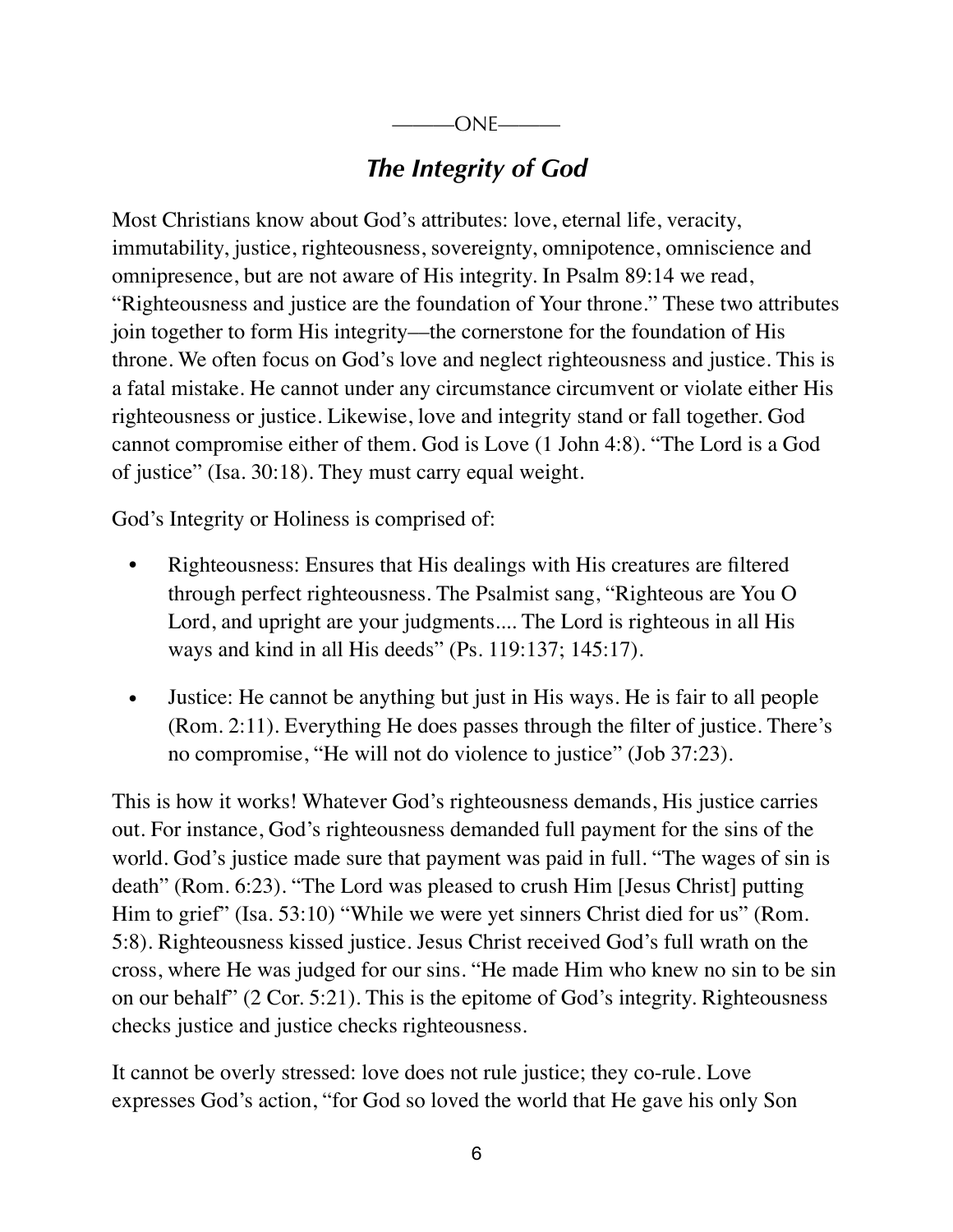[Jesus Christ]" (John 3:16 ESV). Justice will not spare anyone who rejects God's offer of salvation expressed through His love. "He who does not obey [believe in] the Son shall not see life, but the wrath of God abides on Him" (John 3:36). The relationship between love and justice must be etched in our souls if we are to associate calamity with God. "If a calamity occurs in a city has the Lord not done it?" (Amos 3:6). Remember, God judged His Son mercilessly because God's righteousness required it.

There is more to be said regarding the integrity of God. The subject will be further explored in the next section.

#### **Things to Remember:**

- God's integrity is the foundation of His being.
- Love does not weigh more than God's righteousness and justice
- It's wrong to focus on God's love alone and not equally on His justice.
- God's judgment of His Son was a demonstration of the epitome of His justice.

### *Questions*

- 1. Name two attributes that make up God's integrity.
- 2. What happens when God's righteousness is violated?
- 3. Does love weigh more than justice? Explain.

 $-TWO$ ———

# *God Knows What He is Doing*

It's comforting to know that God knows what He's doing. He possesses perfect righteousness and perfect justice. He is sovereign and has control over the universe He created. He is perfect. Whatever God does is perfect! We have no right to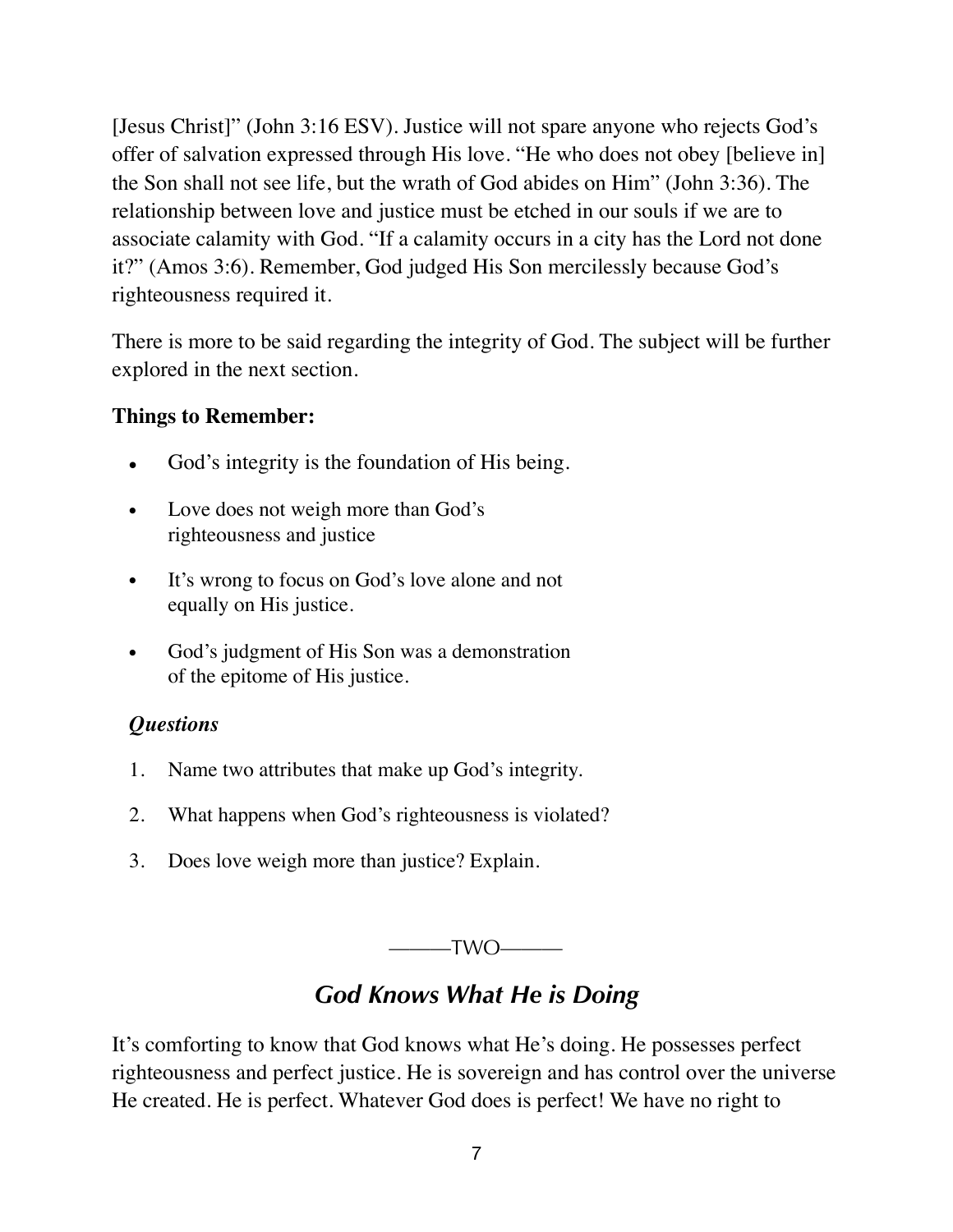question God's work. "Who are you, O man, who answers back to God" (Rom. 9:20). He is not under any obligation to explain.

God is infinite; we are not. We are finite creatures. Our mind is too tiny to wrap around the mind of Almighty God. His wisdom and ways of doing things are unsearchable. David was baffled, "How precious are Your thoughts to me, O God! How vast is the sum of them!" (Ps. 139:17). The Apostle Paul said, "Oh, the depth of the riches of both the wisdom and the knowledge of God! How unsearchable are His judgments and unfathomable His ways" (Rom. 11:33). Unsearchable indeed! God tells us, "For My thoughts are not your thoughts, nor are your ways My ways...my ways [are] higher than your ways, and My thoughts than your thoughts" (Isa. 55:8-9).

#### **God's Ways are Fair**

Who will argue God's fairness? Justice demands fairness and God is just. In spite of our knowledge of God's justice, questions still flow from the depth of our souls regarding God's dealings with His creatures. We ask: How can a loving God permit calamities of such great magnitude to strike His creatures? We also ask: "If God is fair why does He allow the righteous to suffer and the evil doers to often go unpunished?" We are bewildered. We ask again: "Are adversity and suffering a sign that the sufferer is wicked? Wicked people do evil and succeed, yet we do good and don't see the desired results. Why should we bother to do good?" These are mind boggling questions.

You are not alone. People in the Bible had similar questions. The Psalmist said, "Behold, these are the wicked; and always at ease, they have increased in wealth. Surely in vain I have kept my heart pure...I have been stricken all day long, and chastened every morning" (Ps. 73:12-14). The prophet Jeremiah first praised God saying, "Righteous are You, O Lord." He then went on to say, "...let me talk with you about your judgments: Why does the way of the wicked prosper? You have planted them, yes, they have taken root; they grow, yes, they bear fruit.... But you, O Lord, know me; You have seen me, and have tested my heart toward You" (Jer. 12:1-3 NKJ). Do you see what Jeremiah's argument was about? "God, you have prospered the evildoers and left your obedient servant in the bitter cold, why Lord?"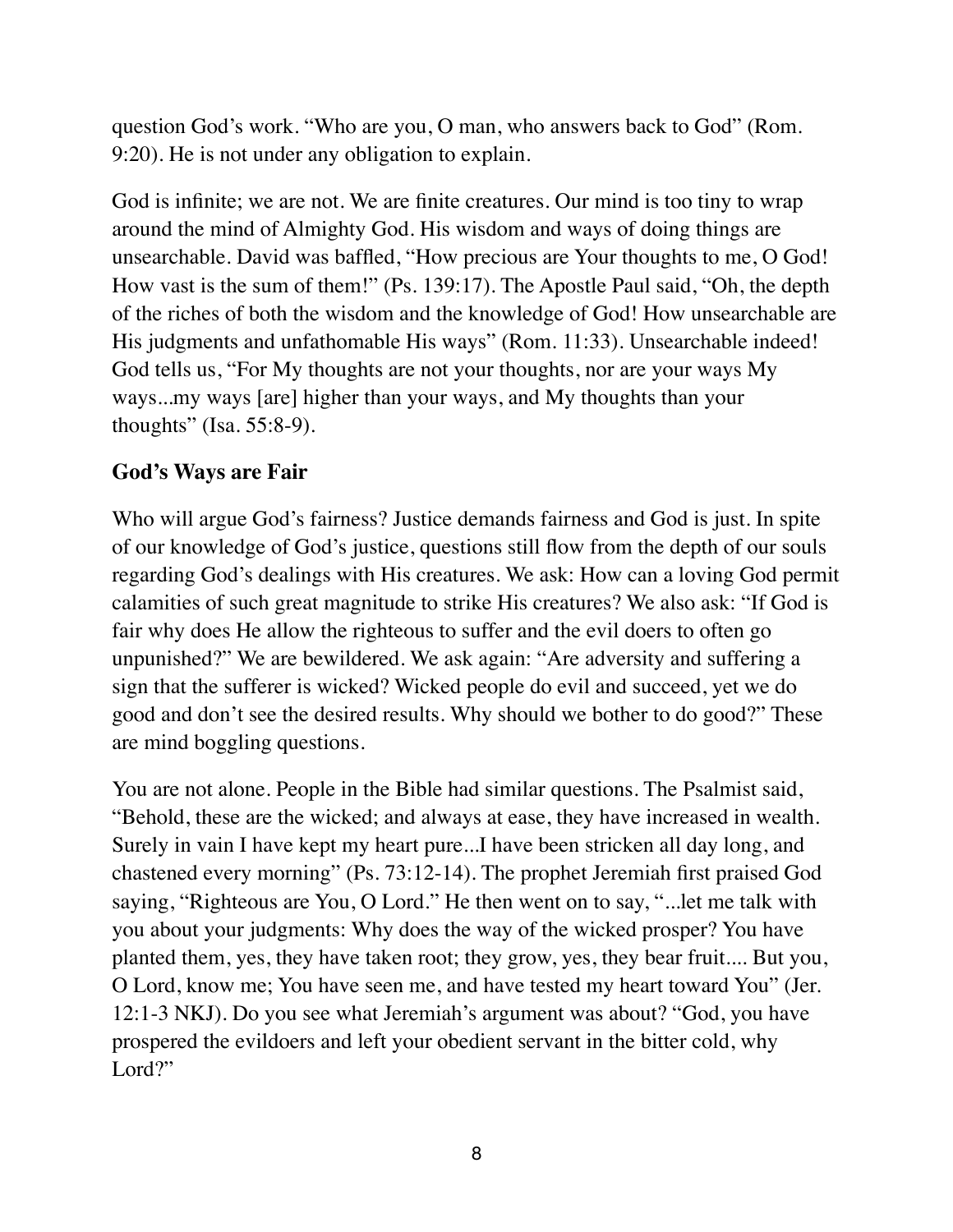In Malachi's day the people asked the same question, "'What profit is it that we have kept His charge?...We call the arrogant blessed; not only are the doers of wickedness built up, but they also test God and escape" (Mal. 3:14-15).

### **Why Calamities?**

We may not fully understand what God is doing but Scripture helps us to interpret calamities. There are five major reasons for calamities in our lives.

- 1. The Fallen World: We live in a broken world as a result of Adam's original sin. "Cursed is the ground because of you...both thorns and thistles it shall grow for you" (Gen. 3:17-18). Everything in the world is broken and often produces calamity.
- 2. National Discipline: Calamity occurs as warning discipline. God uses every tool of disaster at His disposal to discipline nations that find themselves in national spiritual dysfunction due to disregard of God's mandates. "If a country sins against Me... I [will] stretch out my hand against it [and] destroy its supply" (Ezek. 14:13). He can accomplish this through storms, "stormy wind, fulfilling His Word" (Ps. 148:8). He uses storms for correction (Job 37:13).
- 3. Personal Divine Discipline: God brings about calamity in the lives of His carnal children in order to turn them back to Him. "For those whom the Lord loves He disciplines, and He scourges every son whom He receives" (Heb. 12:6). The Lord spoke through the Apostle John, "I correct and discipline everyone I love. So be diligent and turn from your indifference" (Rev. 3:19 NLT).
- 4. Spiritual Building Blocks: As hard as it is to chew, suffering for the advancing believer is a blessing in disguise. God introduces calamity to help the believer rely solely on Him. He uses it to remove the dross of pride within (Mal. 3:3). Isaiah captures God's words, "I have refined you...I have tested you in the furnace of affliction" (Isa. 48:10). James exhorts, "Consider it all joy... when you encounter various trials, knowing that the testing of your faith produces endurance. And let endurance have its perfect result, that you may be perfect and complete, lacking in nothing" (James 1:2-4).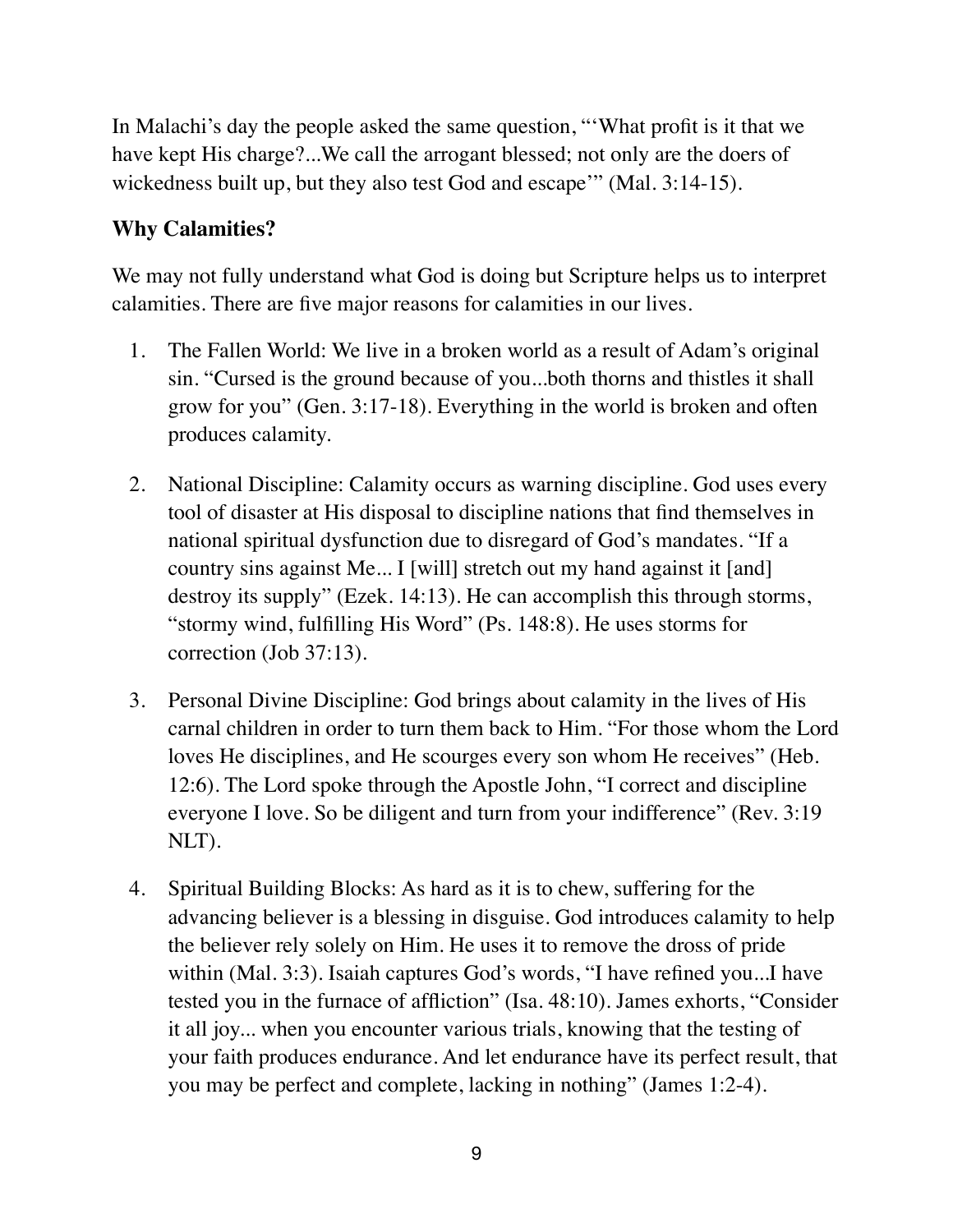Through suffering, the believer learns pertinent life lessons and what it means to depend on God. God used suffering to build up His Son and prepare Him for the cross. "He learned obedience from the things which He suffered. And having been made perfect [mature or built up], He became...the source of eternal salvation" (Heb. 5:8-9). The Bible also tells us of many others such as Job, Joseph and Paul who endured suffering for reasons other than discipline. Their suffering often prepared them or brought blessing upon themselves and others.

5. God Uses Calamity to Display His Power: "So the Lord did this thing on the next day, and all the livestock of Egypt died; but of the livestock of the sons of Israel, not one died" (Ex. 9:6). God spoke to Moses, "I will stretch out my hand and strike Egypt with all my miracles which I shall do in the midst of it" (Ex. 3:20). Though the ten plagues were a punishment for Pharaoh's stubbornness, God used them to demonstrate to the whole world that He alone is God and Pharaoh is not. The news of ten miraculous displays of God's power in Egypt, drying up the Red Sea and many more, spread far and wide creating a frame of reference and reverence in the hearts of many. Rahab the harlot was one of those who came to trust in Yahweh because of the display of His power. She reported, "We have heard how the Lord dried up the water of the Red Sea...when we heard it, our hearts melted...for the Lord Your God, He is God in heaven above and on earth beneath" (Jos. 2:10-11).

Keep in mind the perfect, wise, righteous and just God, Who controls His universe, does everything in conformity with His knowledge and great wisdom. He never makes a mistake. His integrity ensures perfection and fairness in all He does.

#### **Things to Remember:**

- God is in control of the universe He created.
- We cannot fully comprehend an infinite God with a finite mind.
- A perfect God can only produce perfect work.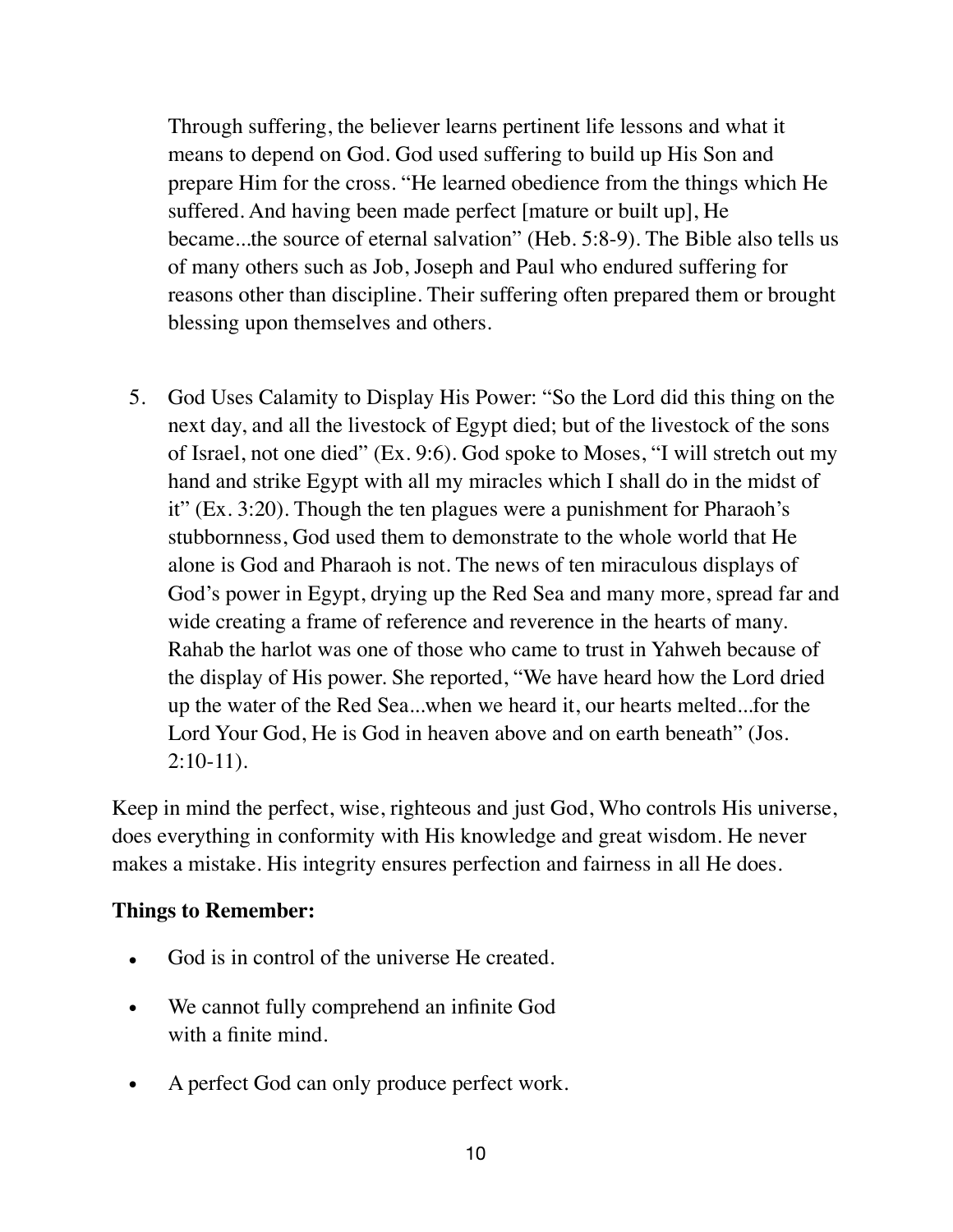- God is fair to all His creatures.
- God uses calamities to administer justice.
- Suffering of the righteous enhances their spiritual growth.

#### *Questions*

- 1. Based on God's character, can we say that God is unfair in His dealings with us? Explain.
- 2. Name four passages of Scripture in support of the claim that God is responsible for calamity.
- 3. Name five reasons why we suffer.
- 4.

———THREE———

# *The Flood in Noah's Day*

Think of Noah's day before you doubt whether a loving God could visit His creatures with calamity. Jesus Christ compares future calamities with the calamity of Noah's day, "And just as it happened in the days of Noah, so it will be also in the days of the Son of Man. They were eating, they were drinking, they were marrying...until the day that Noah entered the ark, and the flood came and destroyed them all" (Luke 17:26-27).

Scripture tells us that Noah's world was destroyed by flood. The Lord confirmed it. The destruction raises three important questions. First, who destroyed the people of Noah's day? Second, by what agent was it destroyed? Third, why was it destroyed? Scripture answers these questions.

God destroyed them. Recall God's Word in the introduction. The Lord warned, "I will blot out man whom I created from the face of the land, from man to animals to creeping things" (Gen. 6:7). And then He acted upon His warning, "Thus He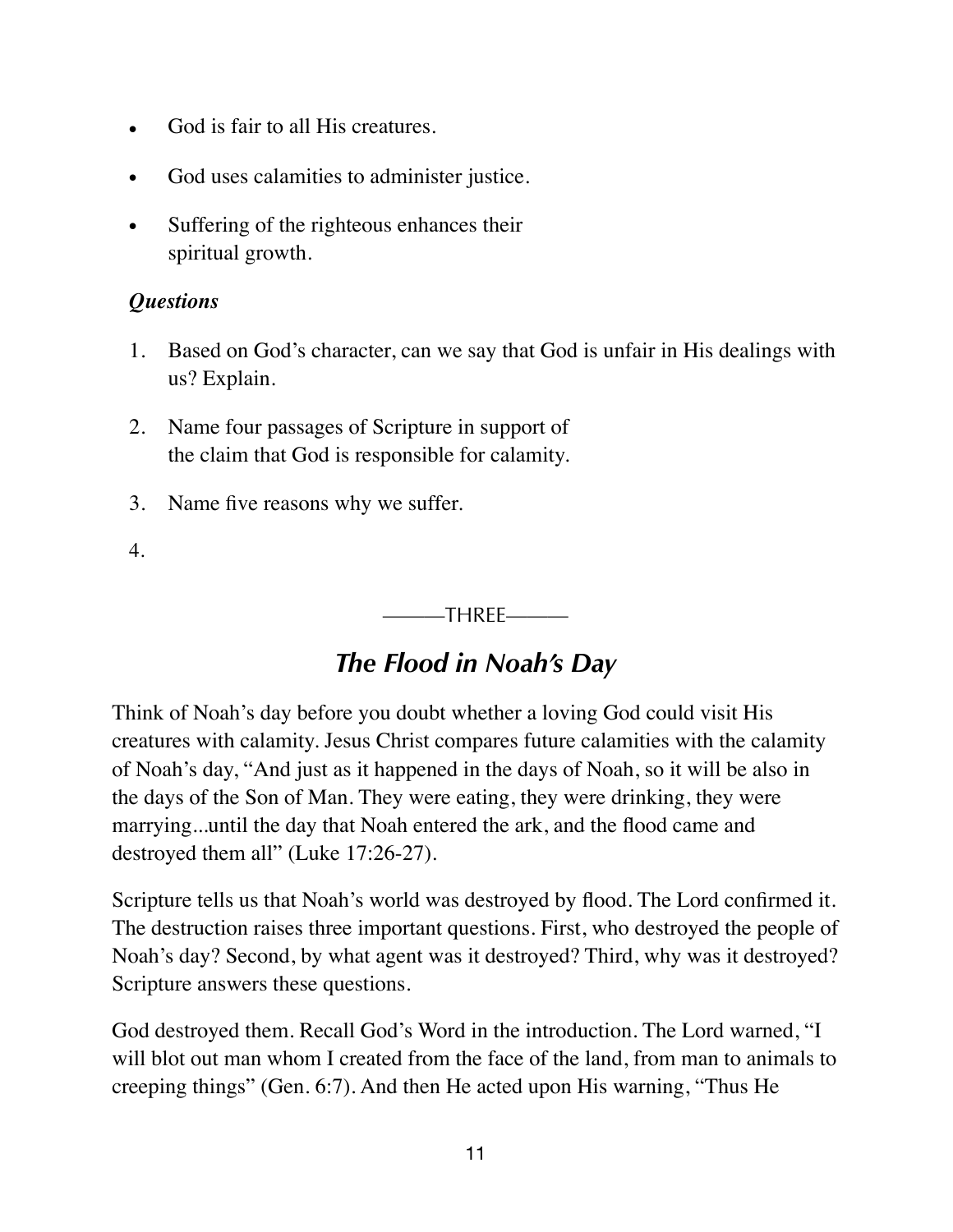blotted out every living thing that was upon the face of the land" (Gen. 7:23). Keep Genesis 7:23 in mind as you contemplate the justice of God: "He blotted out every living thing that was upon the face of the land."

God's agent was a flood. "All the fountains of the great deep burst open, and the floodgates of the sky were opened. The rain fell upon the earth for forty days and forty nights...all flesh that moves on the earth perished" (Gen. 7:11-12, 21). Are you beginning to revere the justice of God?

God destroyed man because of man's excessive wickedness. This answer to the third question is critical to our study. "Then the Lord saw that the wickedness of man was great on the earth, and that every intent of the thoughts of his heart was only evil continually" (Gen. 6:5). You have to go back to God's purpose in creation in order to comprehend His destruction of the world in Noah's day. He created man *for His glory,* "Everyone who is called by my name...I have created for my glory" (Isa. 43:7). Manufacturing all sorts of wickedness is the antithesis of God's purpose in creation. Consequently, God's righteousness was violated, which begged for God's justice. If God leaves evil unchecked, His purpose in the creation of man will be unfulfilled.

Remember, whatever righteousness condemns, His justice judges. Righteousness condemns man because of wickedness. God's justice prevails. People in Noah's day received a cup of God's wrath in overflowing measure. "The fountains of the great deep burst open, and the floodgates of the sky were opened."

Pause and reflect on the calamity of Noah's day. Can you connect the dots between God's righteousness and justice? The truth is sobering. No one can violate His righteousness and expect a free ride. "Assuredly, the evil man will not go unpunished. But the descendants of the righteous will be delivered" (Prov. 11:21).

The evil men of Noah's generation did not escape the justice of God. God keeps His Word. He destroyed them. What about Noah and his descendants? God kept His word. "Noah was a righteous man, blameless in his time" (Gen. 6:9). God saved him and his righteous household (Gen. 7:13). Is the God of Noah's day our God today? Have God's attributes changed? God answers the questions Himself, "I, the Lord, do not change (Mal 3:6).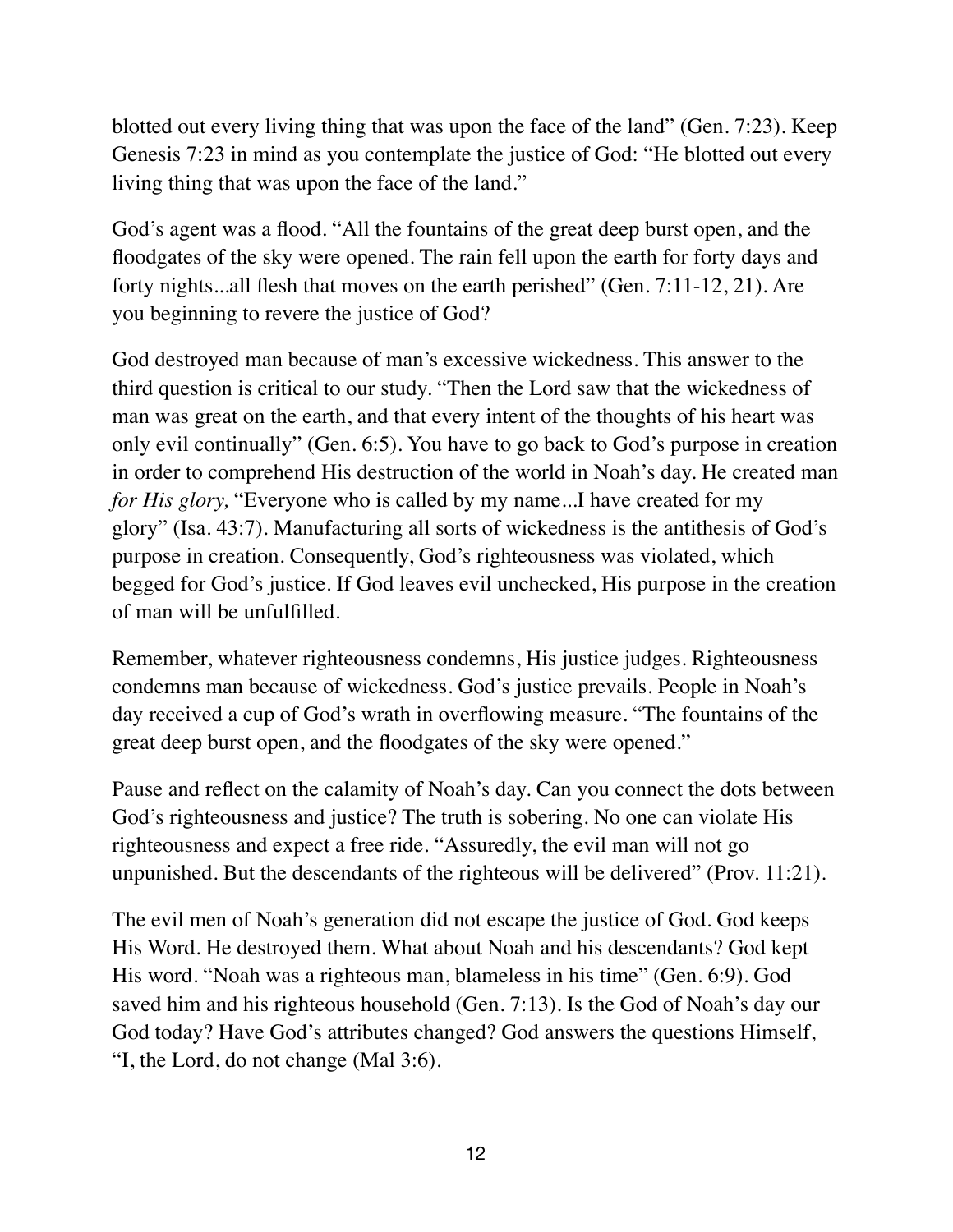#### **Things to Remember:**

- God's righteousness and justice cannot be violated without consequences.
- Violation of God's righteousness is a recipe for calamity of any magnitude.
- Justice does not discriminate.
- We cannot disregard God's order without paying a heavy penalty.
- God uses whatever catastrophic agent He elects to accomplish His objective. The Psalmist wrote, "He makes the winds [hurricanes] His messengers, flaming fire his ministers" (Ps. 104:4). The next time you hear of a hurricane think of it as God's messenger. That's what the Bible says. Who can quarrel with Scripture?

### *Questions*

- 1. What was the cause for the destruction of the world of Noah's day?
- 2. Was God justified in His actions? Explain.
- 3. State the relationship between God' s righteousness and justice concerning sin.

 $-$ FOUR———

# *God Speaks*

Who says that God has stopped speaking? On the contrary, moment by moment, time after time, everyday, God speaks to us. God has never, in any time, left his creatures in the dark. In every age God speaks to man through creation, "the heavens declare the glory of God" (Ps. 19:1 NIV). His creation speaks to us in a marvelous way. He speaks to us in various ways—verbally and nonverbally.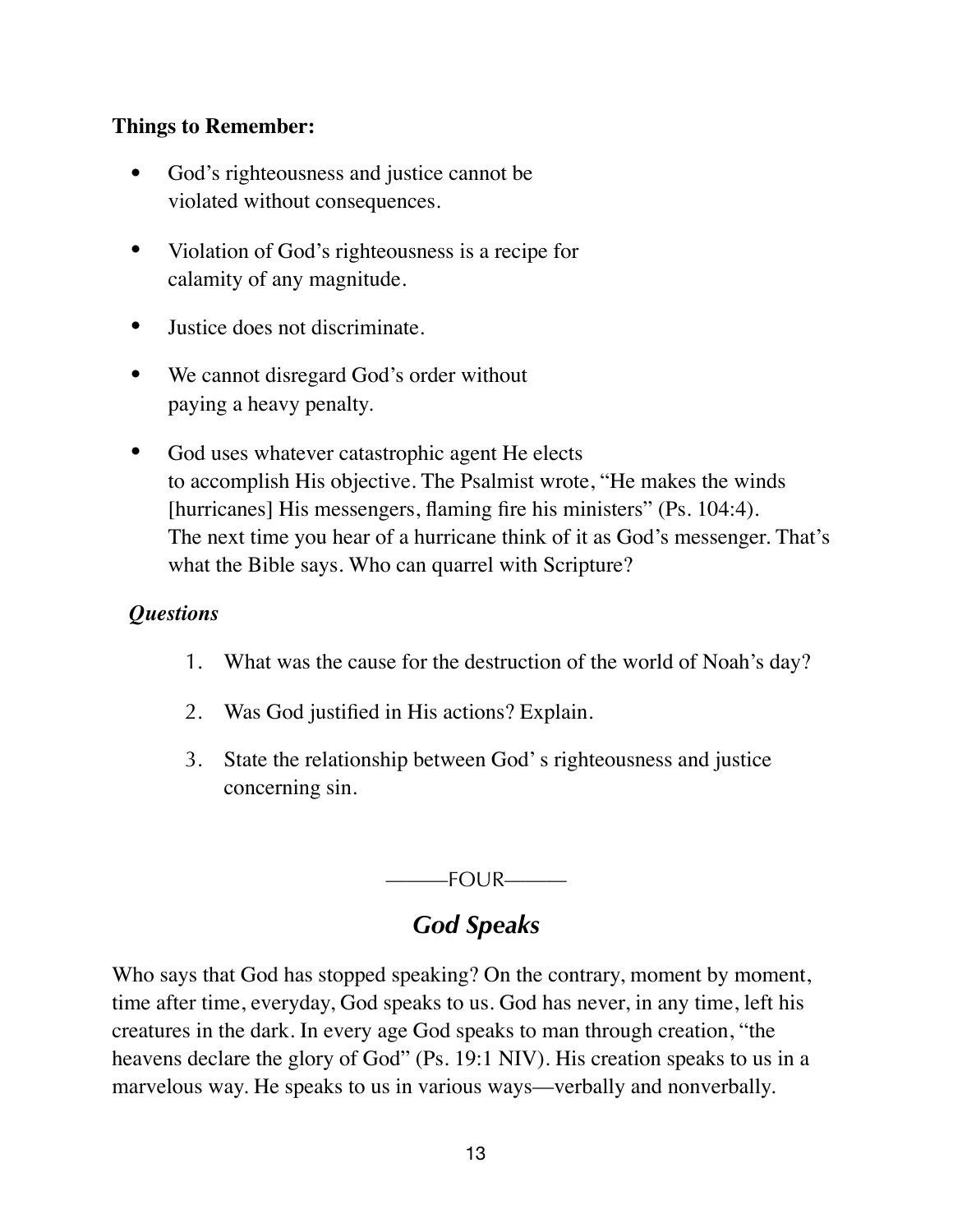# *Verbal Communication*

God verbally communicated to Adam in the Garden, "'From any tree of the garden you may eat freely; but from the tree of the knowledge of good and evil you shall not eat'" (Gen. 2:16-17). Ever since, God has not stopped making Himself heard. In the past, He spoke through visions and dreams (Gen. 28:12-16; 41:1; Dan. 2:19). He spoke verbally, "The Lord said to Moses, 'Go to pharaoh and say to him, "Thus says the Lord""" (Ex. 8:1). "The Lord spoke to Joshua" (Jos. 1:1). He spoke to Isaiah (Isa. 6:8), to Jeremiah (Jer. 29:30), and so many more.

Then God spoke his last verbal words to us through His Son. "God, after He spoke long ago to the fathers in the prophets in many portions and in many ways [visions, dreams etc.], in these last days has spoken to us through His Son, Who He appointed heir of all things through whom also He made the world" (Heb. 1:1-2). Mark the phrases "He spoke" and "has spoken" which are in the past tense. They underscore the end of verbal communication.

# *End of Verbal Communication*

Jesus Christ, the "Mediator between God and men" (1 Tim. 2:5 NKJ), is the final direct recipient of God the Father's verbal message, "in the last days has spoken to us through His Son." After Jesus Christ assembled His apostles, He spent the next three years teaching and entrusting to them the Word which He received from God the Father. Under the influence of the Holy Spirit, the disciples recorded the very Word of God. "After it was at the first spoken through the Lord, it was confirmed to us by those [the apostles] who heard, God also testifying with them, both by signs and wonders and by various miracles and by gifts of the Holy Spirit according to His own will" (Heb. 2:3b-4). Jude exhorts, "Contend earnestly for the faith [biblical truth] which was once for all handed down to the saints....But you beloved ought to remember the words that were spoken beforehand by the apostles of our Lord Jesus Christ" (Jude 1:3b, 17).

Think of it, the apostles and their close associates were the Lord's only spokesmen which explains why the entire New Testament was written by them. What they wrote was the very Word of God. "But know this first of all, that no prophecy of Scripture is *a matter* of one's own interpretation, for no prophecy was ever made by an act of human will, but men moved by the Holy Spirit spoke from God" (2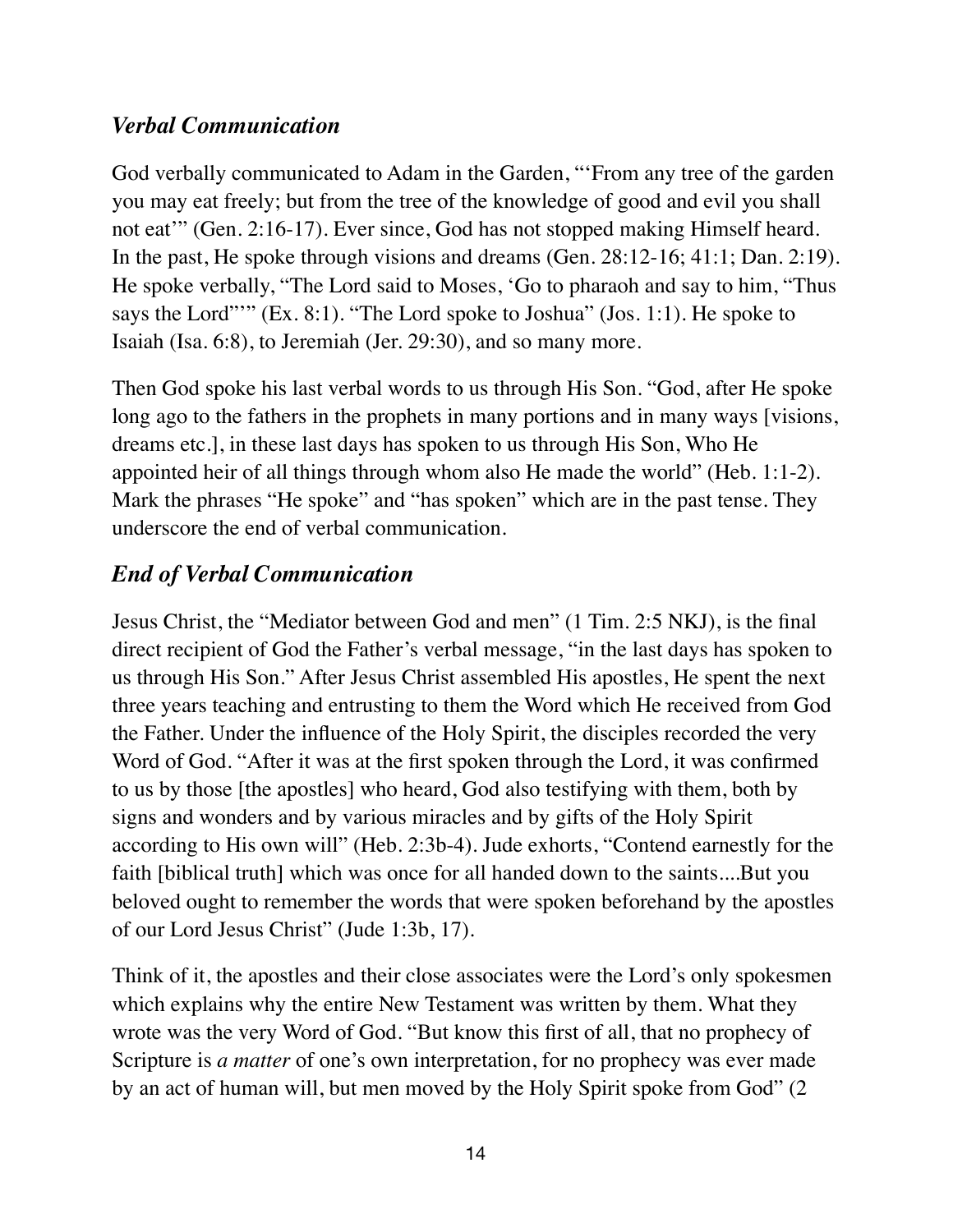Peter 1:20- 21). Jesus Christ took John, the last apostle, to the Island of Patmos and gave him the final segment of God's revelation to men. When the Lord finished His revelation, John warns us "I testify to everyone [you/me] who hears the words of the prophecy of this book: if anyone adds to them, God will add to him the plagues which are written in this book" (Rev. 22:18).

Rev. 22:18 is the cut off point of God's direct revelation. Whomever among us claims direct revelation from God either through dreams, visions or face-to-face is in violation of God's mandate and on a collision course with His justice. We must be very careful not to add to Scripture. Remember, in the past God who spoke in many portions and in many ways, has spoken to us in these last days. The phrases "God spoke" and "has spoken" are a reference to past action.

God has spoken. All His communication to men through dreams, visions, and face to face communication, has been reduced to writing. We now have the completed Canon of Scripture. God speaks to us through the written Word, "All Scripture is inspired by God, [God-breathed], and profitable for teaching, for reproof, for correction, for training in righteousness, so that the man of God might be adequate, equipped for every good work" (2 Tim. 3:16-17).

Has God stopped speaking? No. However, God has stopped speaking verbally to anyone. He continues to speak to His creatures today nonverbally––through circumstances.

#### **Things to Remember:**

- God in His infinite love and wisdom never leaves His creatures without communicating to them.
- God's communication is two-fold: verbal and nonverbal.
- The heavens declare God's glory nonverbally.
- Jesus Christ was the end of God's verbal communication.
- The apostles of Jesus Christ and their close associates were the Lord's spokesmen for His message to man.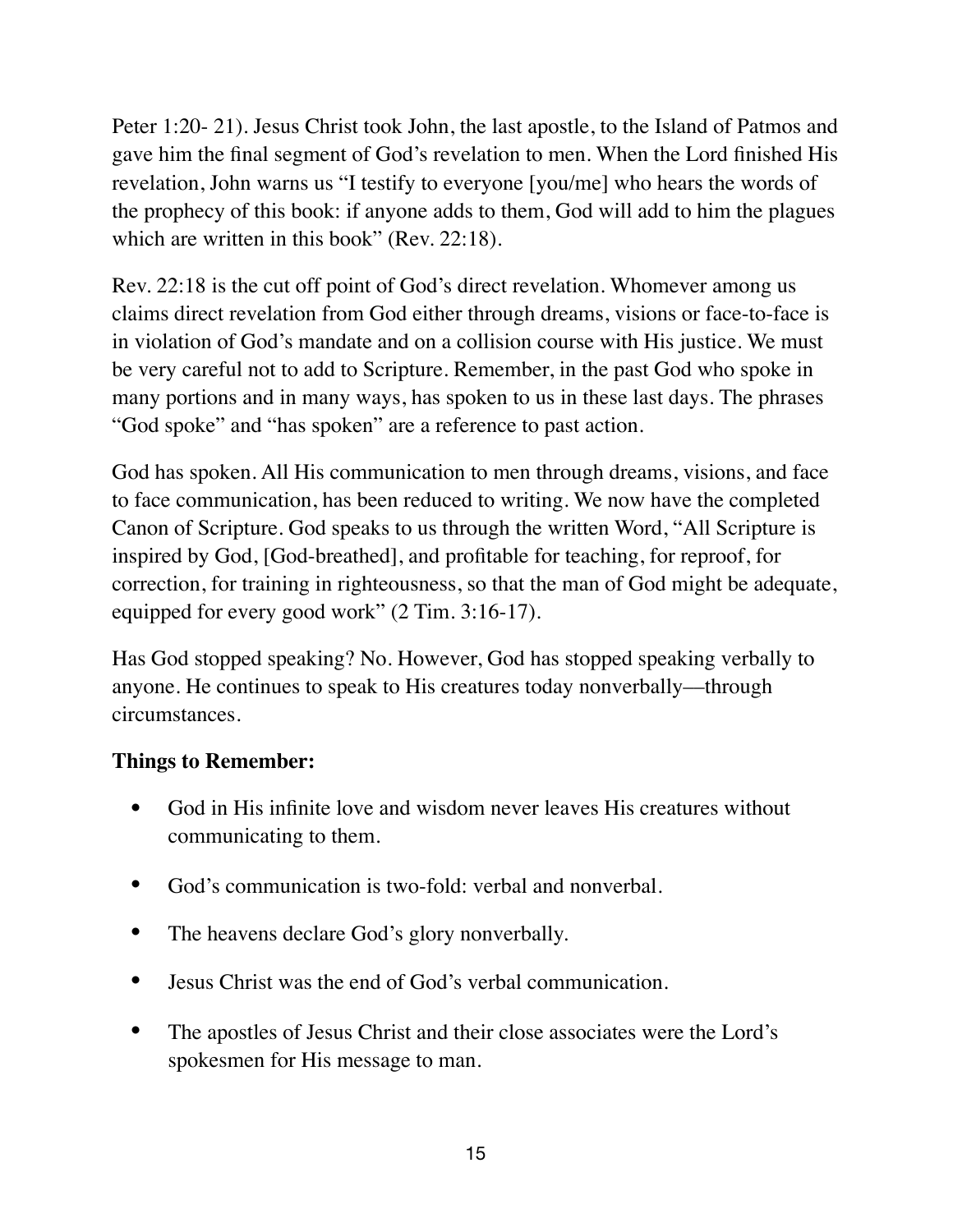- We are in violation of Rev. 22:18 when we add to Scripture.
- God no longer speaks verbally to man.

### *Questions*

- 1. According to Hebrews 1:1 does God still speak to man today through visions, dreams and verbally through prophets?
- 2. To whom did Jesus Christ convey the Father's message?
- 3. What is the warning of Rev. 22:18?
- 4. In what ways does God communicate today?

———FIVE———

# *Speaking Through Storms*

God speaks through storms. Throughout history God has used storms to convey His message to us. A storm may serve as a blessing or discipline. Elihu captures this beautifully: "Listen closely to the thunder of His voice, and the rumbling that goes out of His mouth. Under the whole heaven He lets it loose, and His lightning to the ends of the earth. After it a voice roars; He thunders with His majestic voice...to the snow He says, 'Fall on the earth,' and to the downpour [literally shower of rain and shower of rain]... 'Be strong.' Out of the south comes the storm, and out of the north the cold. From the breath of God ice is made...with moisture He loads the thick cloud; He disperses the cloud of His lightning...it changes directions turning around by His guidance. That it *may do whatever He commands*  it on the face of the inhabited earth. Whether for correction or for loving kindness, He causes it to happen" (Job 37:2-4, 6, 9-13). God asked Job, "Have you entered the storehouses of the snow, or have you seen the storehouses of the hail, which I have reserved for the time of distress, for the day of war and battle?" (Job 38:22-23).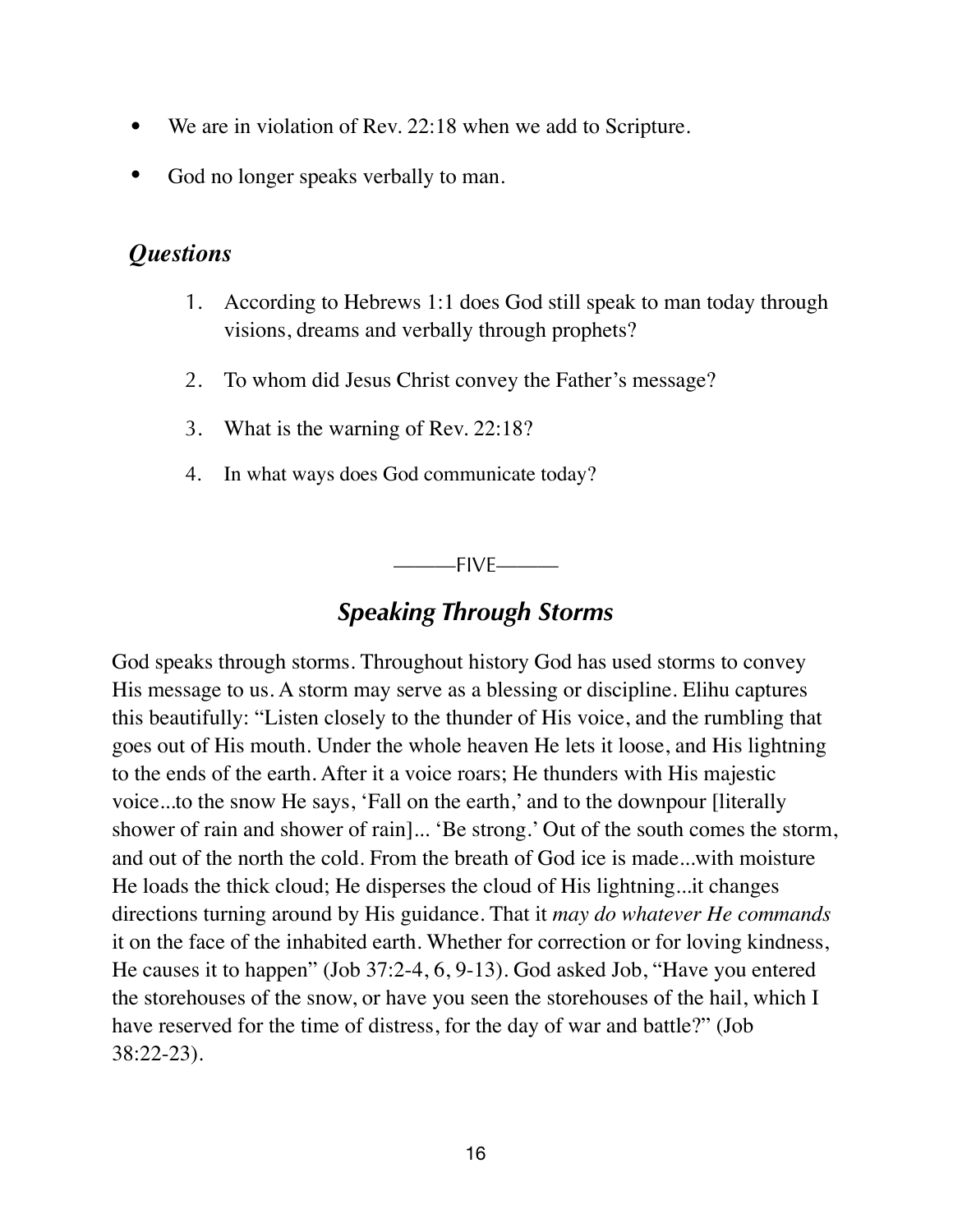God is the cause of climate change, not global warming. He causes heavy rain (Job 37:6). He causes severe drought. "I call for drought" (Hag 1:11) This should dispel any thought that man's actions can alter Divine Design.

# **Storm as God's Blessing**

God sends controlled rain to the earth to water it. "If you walk in my statutes...I shall give you rains in their season, so that the land will yield its produce" (Lev. 26:3-4). God blesses any group of people who adhere to His mandates. He releases a controlled rain to give them the right amount of water needed for a fruitful harvest.

# **Storm as God's Discipline**

"He commands it [storm]...for correction" (Job 37:12-13). God expresses dissatisfaction through a devastating "shower of rain, upon shower of rain" which often includes hurricanes, typhoons and tornadoes or even earthquakes and more. The Psalmist agrees, "He makes the winds [hurricanes] His messengers" (Ps. 104:4). He adds, "Fire and hail, snow and clouds; stormy wind fulfilling His word" (Ps. 148:8). The prophet Isaiah said, "Behold, the Lord has a strong and mighty agent; as a storm of hail, a tempest of destruction, like a storm of mighty overflowing waters, He has cast *it* down to the earth with *His* hand" (Isa. 28:2).

Recall, God used a downpour to judge the people of Noah's day. He used storms to judge the people of the Southern Kingdom, Judah. "'I smote you and every work of your hands with blasting wind, mildew and hail; yet you did not come back to me' declares the Lord" (Hag. 2:17). Can we hear God through storms? The answer is yes.

# **Things to Remember:**

- God speaks to us through storms.
- God uses storms as warning discipline or as blessing.
- God is responsible for heavy rain and severe drought.
- Climate change is credited to God and not His creatures.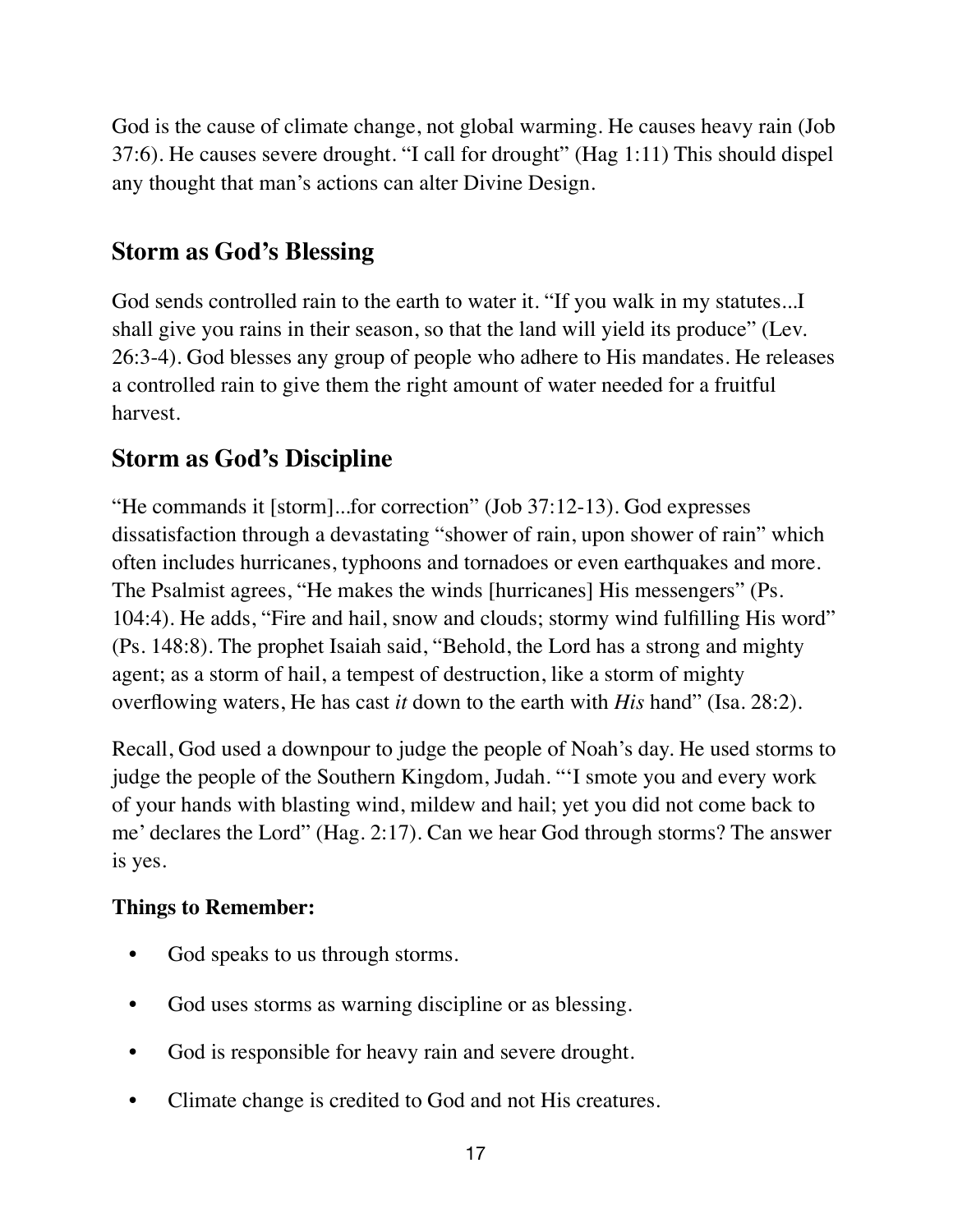# *Questions*

- 1. According to Job 37:1-13, who controls the weather patterns?
- 2. Discuss two ways God uses storms.
- 3. According to Job 37:1-13 and Haggai 1:10-11, who is responsible for climate change God or man?
- 4. Name two categories of storms God uses to convey His anger toward a nation that turns its back on Him (Ps.104:4, Ps.148:8).

5.

 $SIX$ 

# *Voice of the Storm*

Storms are encoded with God's voice. Man's problem with God is twofold: deafness to His voice and unwillingness to change course. Man hears God loud and clear because He communicates distinctly. Can He who created ears not know how to communicate to what He has made?

# **Deafness to God's Voice**

God spoke through Jeremiah His servant, "To whom shall I speak and give warning that they may hear? Behold, their ears are closed and they cannot listen" (Jer. 6:10). They "stiffened their necks in order not to listen or take correction" (Jer. 17:23). God cannot hold man responsible until He ensures man clearly understands what He would have him do.

God spoke verbally to a young Galilean named Jonah, "Arise, go to Nineveh the great city and cry against it, for their wickedness has come up before Me" (Jonah 1:2). Jonah heard God loud and clear. What God wanted him to do was crystal clear––go and preach to Nineveh.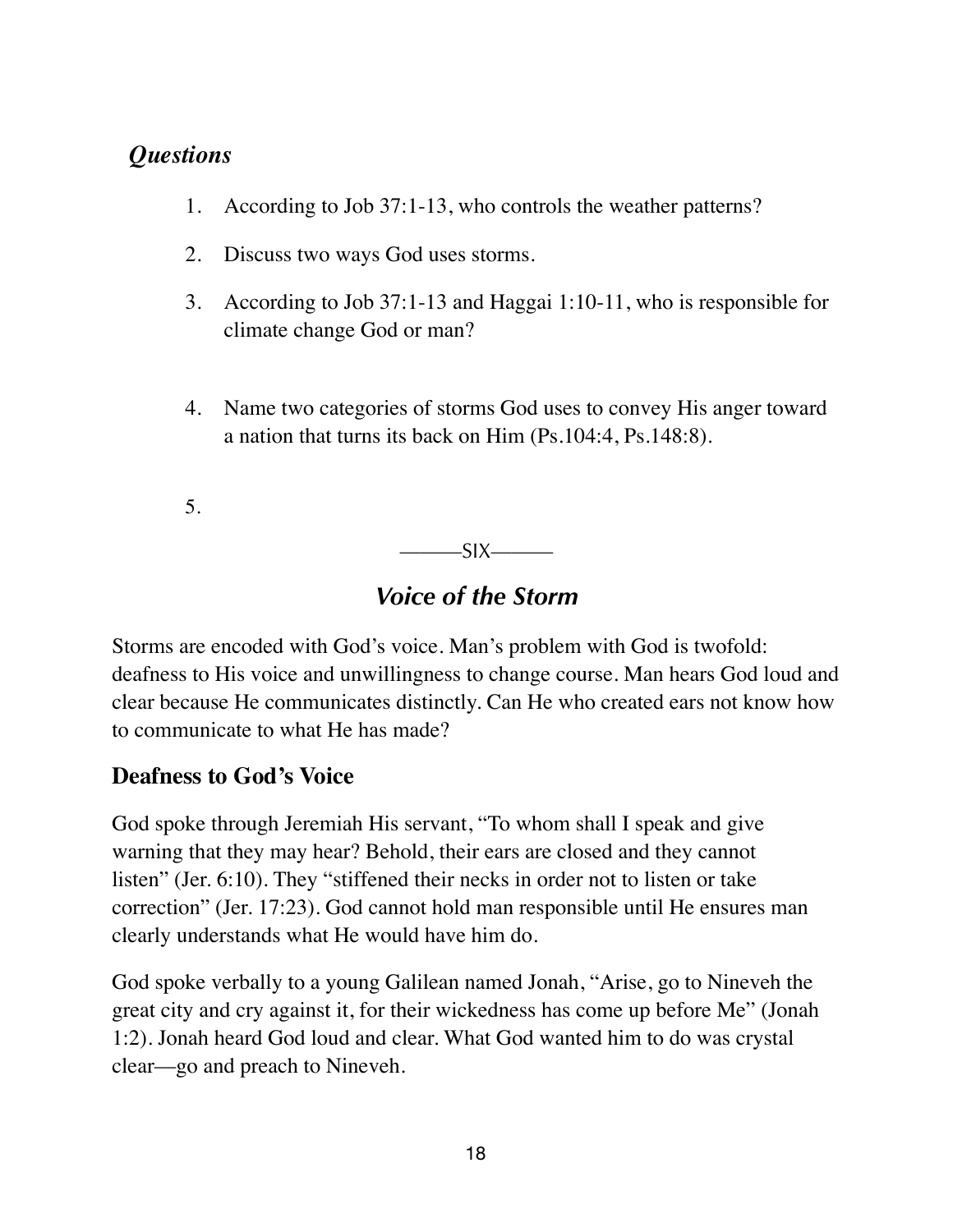Jonah developed a deaf ear. He "rose up to flee to Tarshish from the presence of the Lord" (Jonah 1:3). His disobedience called for God to communicate to him nonverbally through a storm. So, "The Lord hurled a great wind on the sea and there was a great storm on the sea so that the ship was about to break up" (Jonah 1:4). Can you see the correlation between disobedience and the storm?

Even though the people on board with Jonah were pagans, they had a sense that there must be a reason for such an unusual storm: "Come, let us cast lots so we may learn on whose account this calamity has struck us! So they cast lots and the lot fell on Jonah" (Jonah 1:7). "The lot is cast, [Old Testament practice] but its every decision is from the Lord" (Prov. 16:33). Jonah, on the other hand, knew that he was the reason for the storm, "Pick me up and throw me into the sea. Then the sea will become calm for you, for I know that on account of me this great storm has come upon you" (Jonah 1:12). Jonah made the connection.

The men "threw him into the sea, and the sea stopped its raging" (Jonah 1:15). Amazing. The sea returned to normal. We must not delude ourselves, God is in control. The One who created the sea, is the same One Who said "to the waves, 'Quiet! Be still!'" (Mark 4:39 NIV).

God was not yet finished with His nonverbal communication to Jonah. He arranged for a special submarine with no windows. "And the Lord appointed a great fish to swallow Johah" (Jonah 1:17). Jonah knew two things. He knew that he was the cause for the unusual storm. He knew that the fish that swallowed him was from God. Who said that God cannot communicate nonverbally?

I had a similar experience. I became a believer at an early age, and began to preach when I was twelve years old. The gospel fire burned within me. Back in my small village in Nigeria I would arise early in the morning, sometimes 2:00 a.m., to proclaim the gospel to my village. Those around me, parents, siblings, friends and others, knew that God had given me the gift of communication. The God who gave me the gift made sure that it was apparent within me. Somehow, it settled in my spirit that God had called me into ministry. There were no two ways about it.

However, I had my own ambition. Like Jonah, I was on a collision course and I took a route totally opposite to God's call. In the same fashion that He arranged a special fish to swallow Jonah, God orchestrated eight life threatening car wrecks to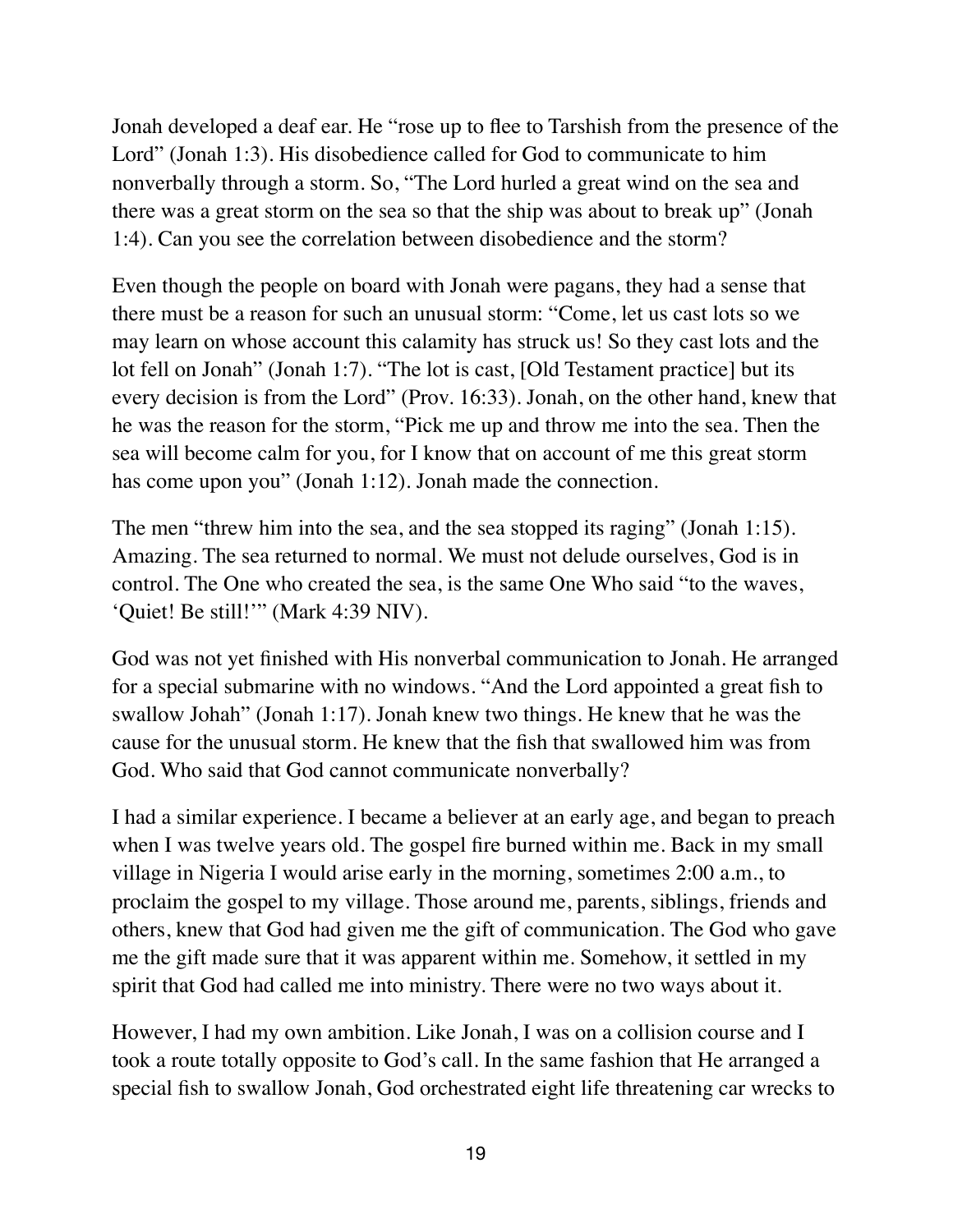cause me to change course. The last accident I had was scary beyond words. It was a head on collision with a drunk driver. No one who saw the wreckage believed that anyone could have come out of it alive. But I did––by God's grace. Like Jonah, I knew that He had spoken and from that moment I changed course. Discipline came to an end for both of us when we each yielded to God: He ordered the fish to spit Jonah out on shore, He removed his "special messenger" of car wrecks from me. Who said that God no longer communicates to us? He still communicates; the problem is that we are often not willing to listen and change directions.

#### **Man's Unwillingness to Change Course**

Either we listen to God and change or we will continue to encounter His severe storms. This was true in the days of Haggai. Having returned from exile God's people chose to be defiant to His mandate (Hag. 1:2-4). Consequently, God engineered a series of calamities to get their attention. In the midst of these unusual disasters, God said to them "Consider your ways" (v. 5). In other words, make the connection between your disobedience and the devastating storm.

"'You looked for much, but indeed it came to little; and when you brought it home, I blew it away. Why?' says the Lord of hosts. *'Because of my house that is in ruins*...therefore the heavens above you withhold the dew, and the earth withholds its fruit. For I called for a drought on the land and the mountains'" (Hag. 1:9-11, NKJV emphasis added).

### **Reflection**

Reflection is a word that we too often use superficially. Some people associate reflection with yoga or deep meditation. Going back to the origin of the word, reflection comes from a Latin word, reflex (verb: *reflectere*) which means "to bend back." Oxford Dictionary sheds light on the meaning "to have a serious thought or consideration."

Having serious thought or consideration is what God would have us do when things are troublesome in our lives. To the people of Judah, God told them twice in one chapter "consider your ways" (Hag. 1:5), "consider your ways" (v. 7).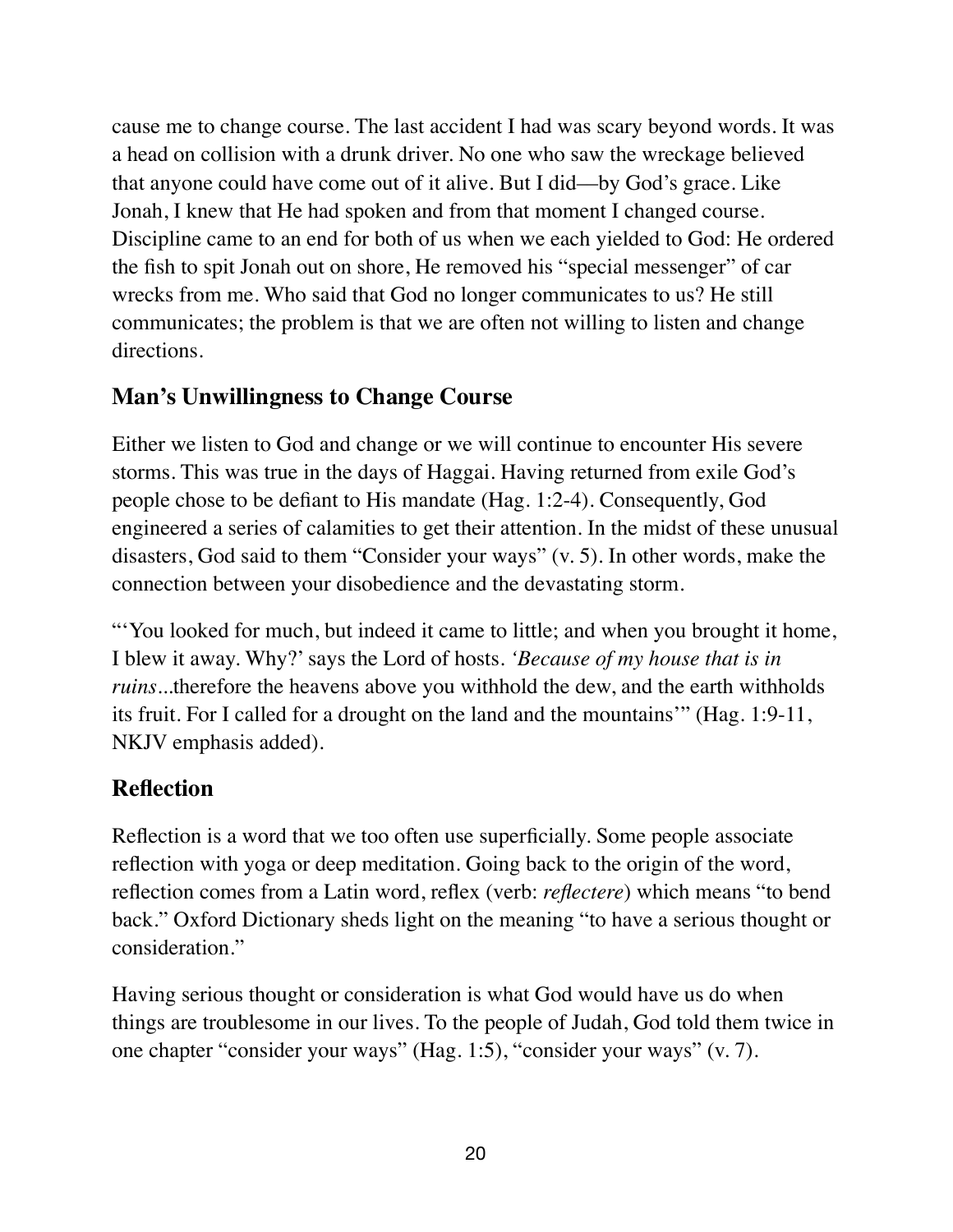King Solomon wrote, "In the day of adversity [calamity] consider...God has made [it]. (Eccl. 7:14). The statement in Job 5:18 agrees, "For He inflicts pain, and gives relief; He wounds, and His hands also heal."

Reflection requires maximum concentration and maximum concentration requires time alone between you and God. You want to avoid distraction, enter your soul and take stock of your life. Like David, tell God, "Search me, O God and know my heart...and see if there be any hurtful way in me" (Psa. 139: 23-24).

Take the time like Jonah to make the connection between your present calamity and your relationship with God. This includes the storms of life beyond weather, such as a financial or health calamity. If you are growing in grace, count your calamity as a blessing in disguise. If you are retrogressing, then consider your plight as a precursor bringing you back on track. "Therefore, strengthen the hands that are weak and the knees that are feeble" (Heb. 12:12). In other words, take the necessary steps to return to God. Do it now; don't wait until God hits you hard.

The people of Judah were hit hard with calamity because of disobedience and unwillingness to change: "'I struck you with blight and mildew and hail in all the labors of your hands; *yet you did not turn to Me*'" (Hag. 2:17 NKJ emphasis added). The drought and blasting winds had nothing to do with global warming. They were God-orchestrated. What will happen if you and I continue to turn a deaf ear to God's nonverbal communication through storms?

# **Intensifying the Storm**

God intensifies the storm when we remain unchanged. Elihu reminds us that God has dual purposes in sending storms, "For correction...or for lovingkindness [blessing]" (Job 37:13). In correction, God brings a mild catastrophe as a warning. When the warning is ignored, and the people "are not willing to obey" God says, "I will increase your affliction seven times" (Lev. 26:21 NET)

Have we ignored God's warning? How many times have you heard, "This is the worst calamity in this country?" It's time to take inventory. Is the calamity in your life increasing or decreasing?

What about your country? Is the degree of catastrophe on the decrease, or on the rise? This is not the time to look outside ourselves. It's not the time to answer the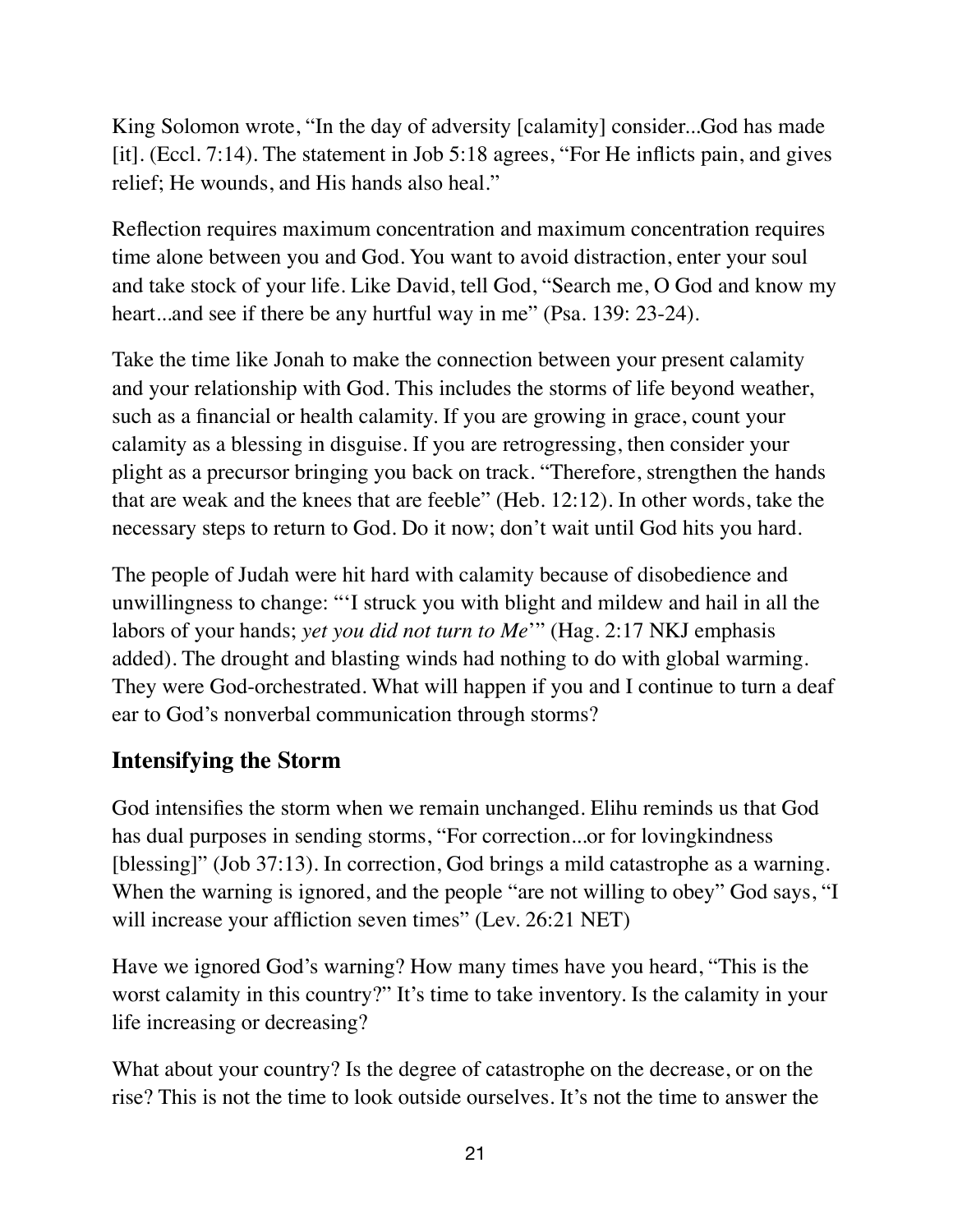question for someone else. It's not the time to blame our country for turning its back on God. Remember, a country starts with an individual—you. You are your country. Will we be courageous like David who was serious about his own life. He said, "Search me, O God, and know my heart! Try me and know my thoughts" (Ps. 139:23 ESV). He did not stop there. He further asked God to see, "If there is any hurtful way in me, and lead me in the everlasting way" (vs. 24).

Let us not delude ourselves. Let's not explain personal or national disasters away. Let's not credit them to global warming. Give God the credit, "I am the One who...creates calamity" (Isa. 45:7 NET). What must we do? This question will soon be answered. For now, we need to stop and seriously search our souls. The question is worth repeating. Are your calamities decreasing or increasing?

We come back to the question, what must we do? First and foremost, let's honestly take steps toward spiritual recovery:

- 1. Spiritual Reflection: Are you progressing or retrogressing?
- 2. If retrogressing, stop and identify your sins and acknowledge them to God (1 John 1:9–– "If we confess our sins, He is faithful and righteous to forgive us our sins and to cleanse us from all unrighteousness.")
- 3. With a spiritual clean slate, begin your spiritual life anew.
- 4. Cultivate a habit of daily study and application of God's Word.
- 5. Pray regularly: "Pray that you may not enter into temptation" (Lk. 22:46).

#### **Things to Remember:**

- God no longer speaks to anyone verbally: He communicates through circumstances.
- God's storm carries a dual purpose: correction or blessing (Job 37:13).
- God is the creator of calamity (Isa. 45:7).
- God uses calamity as an attention getter.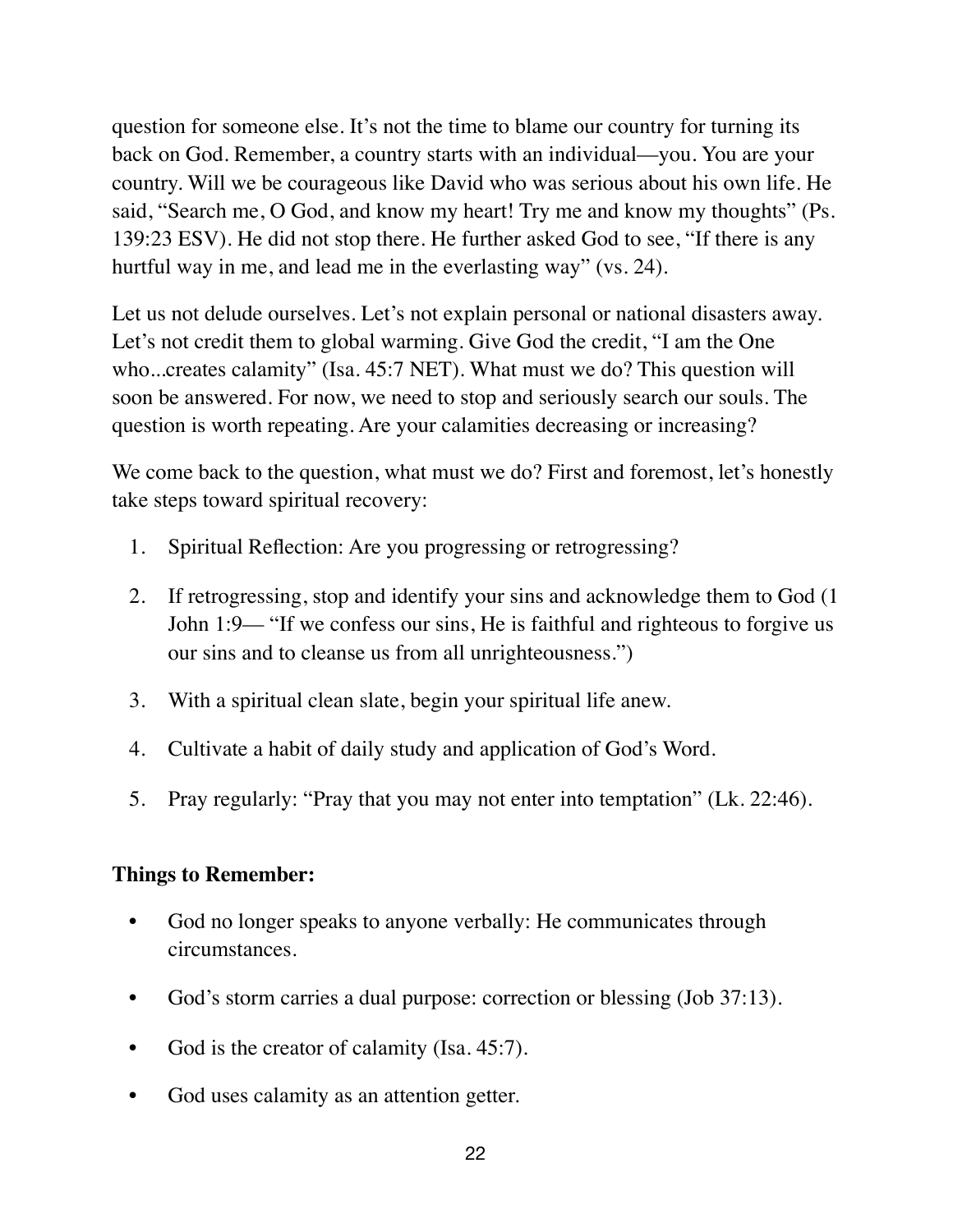- If God's warning is ignored, He increases the calamity.
- If God's warning is heeded He reduces or removes the calamity.
- Not all calamities are attributed to disobedience.
- Changing course is the best solution when face to face with God's Judgment.

#### *Questions*

- 1. Name two ways by which God communicated to Jonah.
- 2. Did the people on board the ship with Jonah make a connection between the unusual storm and an offense to an unknown God? Explain.
- 3. What two things happened when Jonah was hurled into the raging sea?
- 4. What can we do when our calamity is related to our spiritual failure?

———SEVEN———

# *Turning Point*

By nature, man's tendency is to do what God does not want him to do and go where God does not want him to go. Scripture is apt, "There is none who understands, there is none who seeks for God; All have turned aside....Each of us has turned to his own way" (Rom. 3:11-12; Isa. 53:6). This is a fact of life. Left alone, man is self-destructive, believers and unbelievers alike.

#### **Grace Disguised in Calamity**

Calamity is God's grace way of reaching out to man who understands the message of calamity very well. Put in another way: nothing gets man's attention more than the message of distress. Consider the Jews, "In their distress they turned to the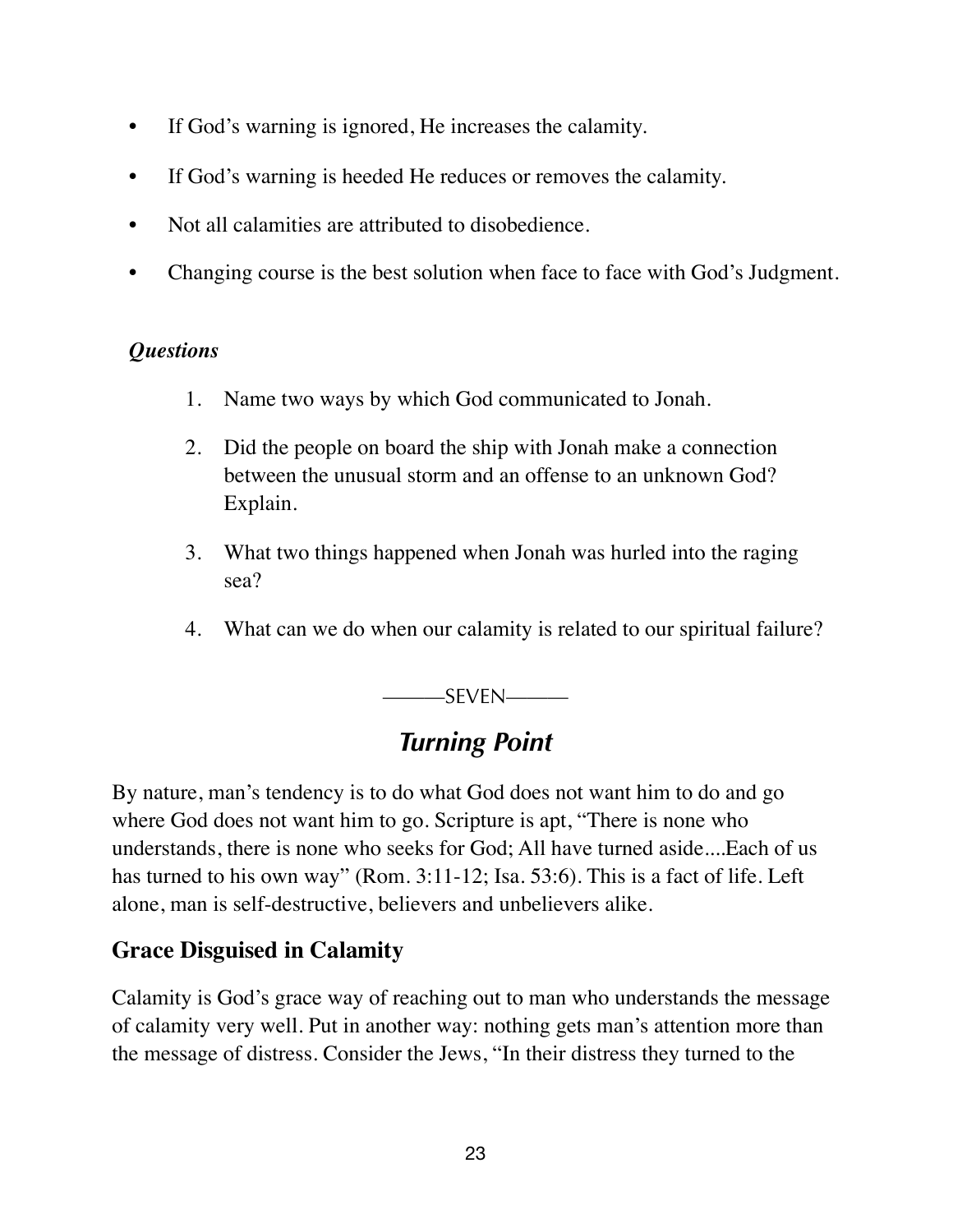Lord God of Israel, and they sought Him, and He let them find Him" (2 Chron. 15:4).

They didn't seek God on their own; distress forced them to seek Him. "For God troubled them with every kind of distress" (v. 6). Note the phrase "every kind of distress." God troubled them with every kind of distress-causing agent. This is true in our own lives. Distress softens or hardens us; it either makes us turn to God or away from Him.

The Psalmist praises distress, "Before I was afflicted [with distress] I went astray, but now I keep Your word....It is good for me that I was afflicted, that I may learn Your statutes" (Ps. 119:67, 71). Calamity is God's grace agent turning man away from total destruction.

God in His matchless grace fine tunes the degree of calamity until the desired result is achieved. He did it with Israel; in their distress they turned to God. He did it with Jonah, "Then Jonah prayed to the Lord his God from the stomach of the fish, and he said, "I called out of my distress to the Lord, and He answered me. I cried for help from the depth of Sheol; You heard my voice" (Jonah 2:1-2). He didn't call for help until God cast him "into the deep, into the heart of the seas" to where "the current engulfed" him  $(v, 3)$ .

The same was true of me. The Lord choreographed a series of calamities, one after another to get my attention. The mega attention getter was a near death head-on collision with a drunk driver. That accident was so pointed and so scary that it stood out as the turning point in my life.

# **Turning Point**

The turning point starts with the realization that:

- 1. It's futile to pursue my own plan rather than the plan God has designed for me.
- 2. My way always leads to despair.
- 3. Turning to God is the only way to security, blessing, happiness, hope and a future.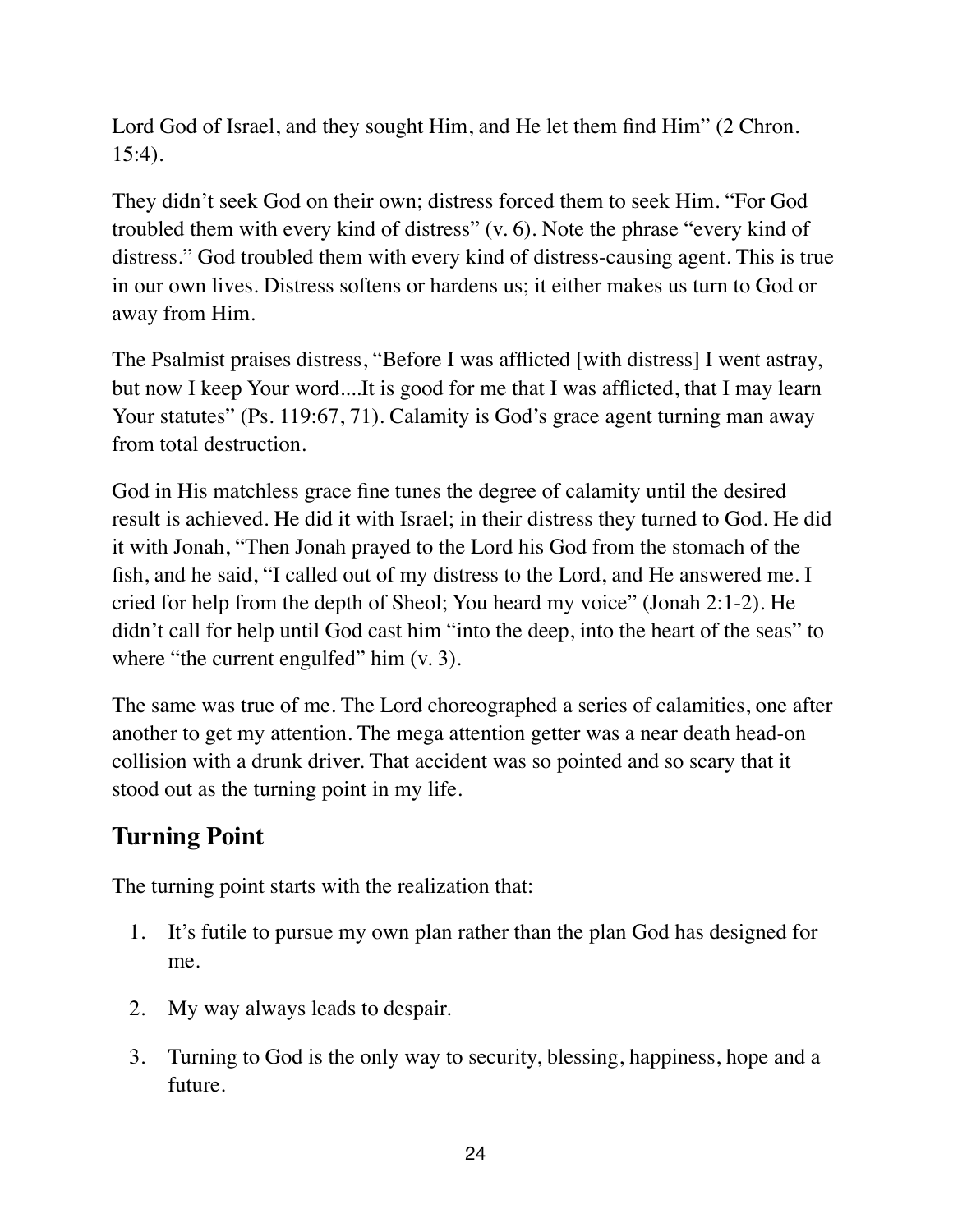4. Turning to God takes only a decision to change course and determination to stay the course.

# **Decision to Change Direction**

Making a decision is the first step. Following through on it is what gets the job done. The story of the Prodigal Son illustrates a turning point. He had it his way. He took his portion of His father's wealth and squandered it on just about every indecent lifestyle. He was broke. Distress paid him a visit. "Now when he had spent everything, a severe famine occurred in that country, and he began to be impoverished...he would have gladly filled his stomach with the pods that the swine were eating" (Luke 15:14-16). Disgusting, yes. But that's what awaits anyone on the road of "my way." You decide; will it be my way or God's way?

Notice what the Prodigal Son did, "When he came to his senses...he got up and came to his father" (Luke 15:17, 20). We can clearly see that his decision was followed with action. What did his father do? As we might expect, "His father saw him and felt compassion for him" (v. 20).

# **God's Open Arms Await You**

Don't delay. The longer you wait to return to God the more your situation deteriorates. Man's solution is no match for a divinely tailored distress. "Who is able to straighten what He [God] has bent?" (Eccl. 7:13). In other words, who can solve a God created distress? No one! Only God can remove distress. Scripture is clear, "Seek the Lord while He may be found; call upon Him while He is near. Let the wicked forsake his way and the unrighteous man his thoughts; and let him return to the Lord, and He will have compassion on him; and to our God, for He will abundantly pardon" (Isa. 55:6-7). I urge you to follow the Prodigal Son's example and return to God. Will you do it now?

#### **Things to Remember:**

- Calamity is God's grace way of reaching out to us.
- Distress causes us to look to God.
- A turning point starts with a decision to change course.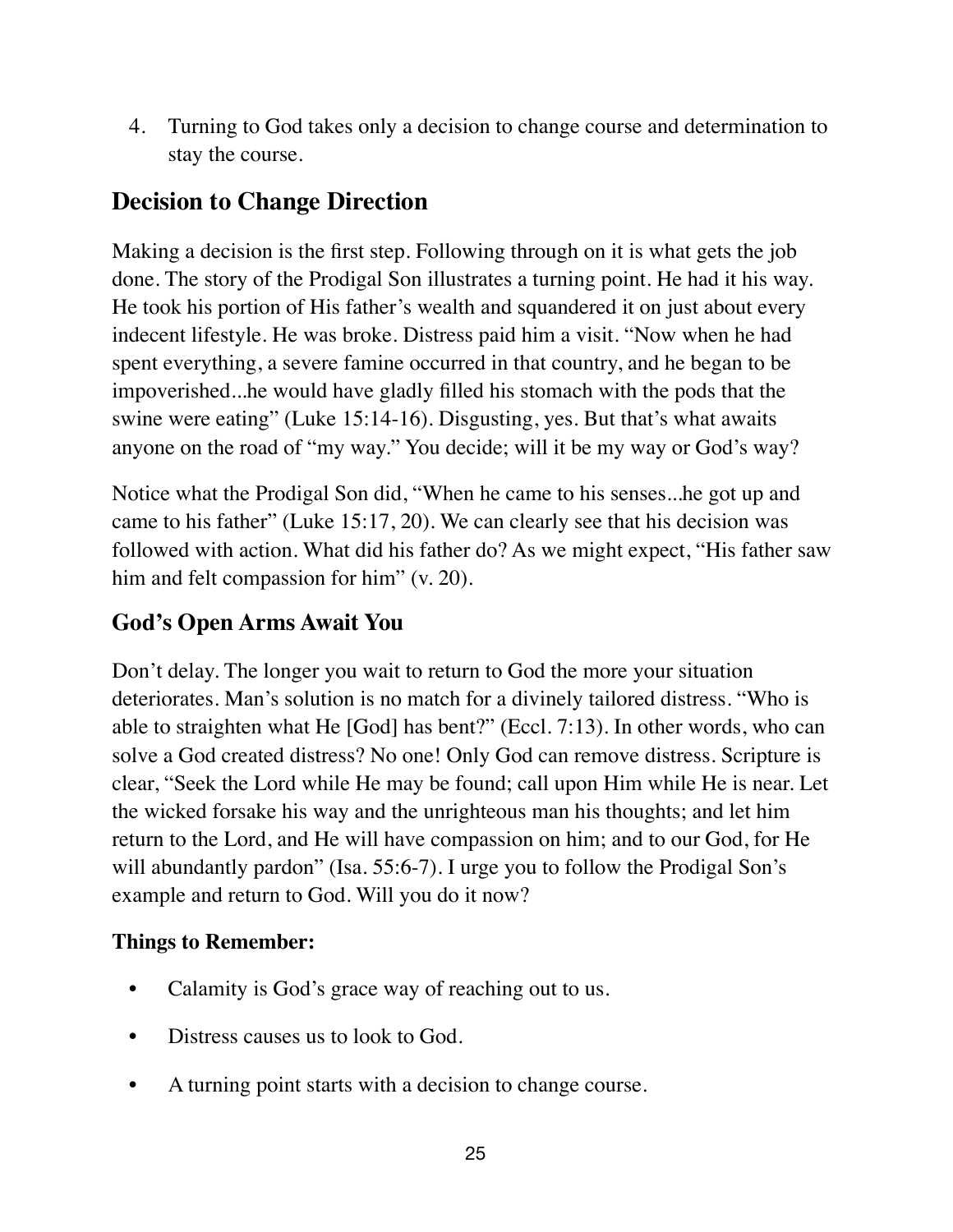God opens His arms wide when we turn back to Him.

#### *Questions*

- 1. What is God's intention in applying distress to our lives? Give a verse.
- 2. What got the Prodigal Son in trouble?
- 3. What did the Prodigal Son do to rectify his awful situation?
- 4. What can we do to rectify our situation with God when we fail?

———EIGHT———

# *Final Question*

We've come to the most important section of our work. How we answer this final question will determine our destiny. So let us thoughtfully re- examine each supporting part.

Ample time was invested in the beginning of our study to make the case scripturally that the sovereign God of the Universe is responsible for calamities. "I form the light and create darkness, I bring prosperity and create disaster...*I the Lord do all these things.*" (Isa. 45:7 NIV emphasis added). It explained why every disaster directly or indirectly is attributed to God.

In Section One, we examined the integrity of God. There we emphasized two aspects of His attributes––righteousness and justice. We learned that whatever God's righteousness condemns, His justice judges straight away. For instance, when we sin, we violate God's righteous standard. His justice administers a response. Love does not trump justice, they carry equal weight

In Section Two, it is apparent to us that the omniscient God knows what He's doing! He is never surprised. He knows and controls His actions from the beginning to the end. He is fair. He judges according to His righteous standard. There we sympathized with those who were taken aback by the prospering of the wicked and the suffering of the righteous. We stated five reasons why we suffer: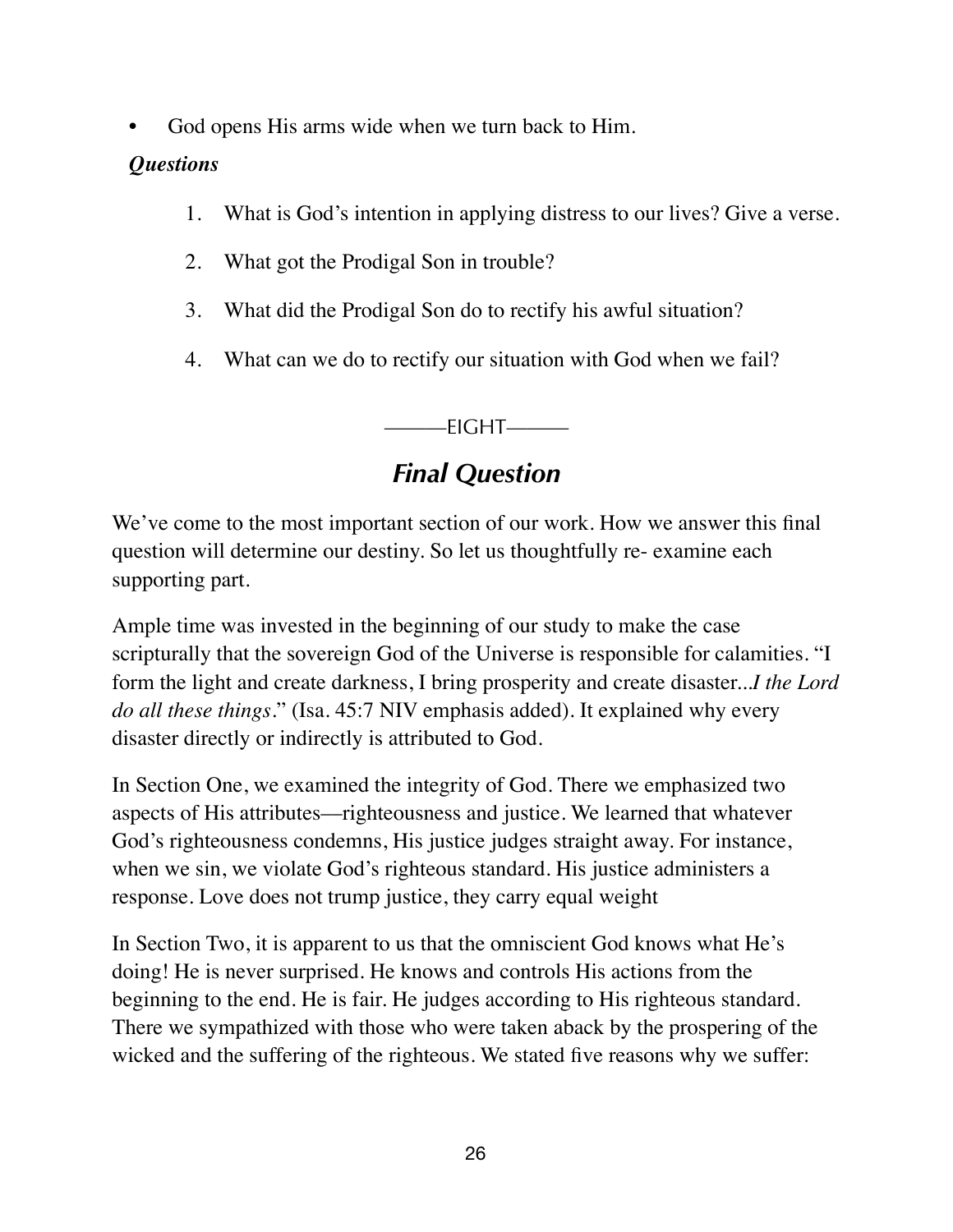broken world, national spiritual dysfunction, display of God's power, divine discipline and development of spiritual strength or capacity.

Re-examining Section Three, it's crystal clear that God used the flood as an agent of destruction to wipe out the world in Noah's day. We made the connection; the world seriously violated God's righteousness and his justice forcefully responded.

Taking a closer look at Sections Four and Five of our work, we determined that God has spoken verbally and still speaks nonverbally today through storms. We dispelled preconceived notions that global warming is the cause of severe weather changes. God is in control. He controls His universe and everything therein "Behold, to the Lord your God belong heaven and the highest heavens, the earth and all that is in it" (Deut. 10:14).

God uses storms to accomplish two things–– blessing (by watering the land for agriculture) and warning or discipline (by causing destruction of property and/or life).

Looking at Section Six, we learned that each storm has a voice. It communicates. God used it to send a message to Jonah. In the same section we learned that God does indeed intensify the calamity should man refuse to heed His warning. It's clear from this section that God removes the calamity when we respond positively to His storm of warning as Jonah did.

Then in Section Seven, we examined the turning point. We saw that God uses affliction to move man to turn back to Him. The Psalmist praised affliction (Ps. 119: 67, 71). An urgent call was made for us to return to God before it's too late.

God's dealing with mankind is straight forward. Obedience brings blessing; disobedience brings calamity. As our loving Father, God applies degrees of pressure to induce compliance to His Word. Think of it, Judah's disobedience was the prime reason for unprecedented drought, "because of you [Judah] the sky has withheld its dew, and the earth has withheld its produce" (Hag. 1:10).

God's people are the link between heaven and earth, and between God and man. God blesses or curses the world through you. You are special in that sense. "By the blessing of the upright a city is exalted" (Prov. 11:11). "You are the light of the world" (Matt. 5:14); "the salt of the earth" (v. 13); "Christ's fragrance" (2 Cor.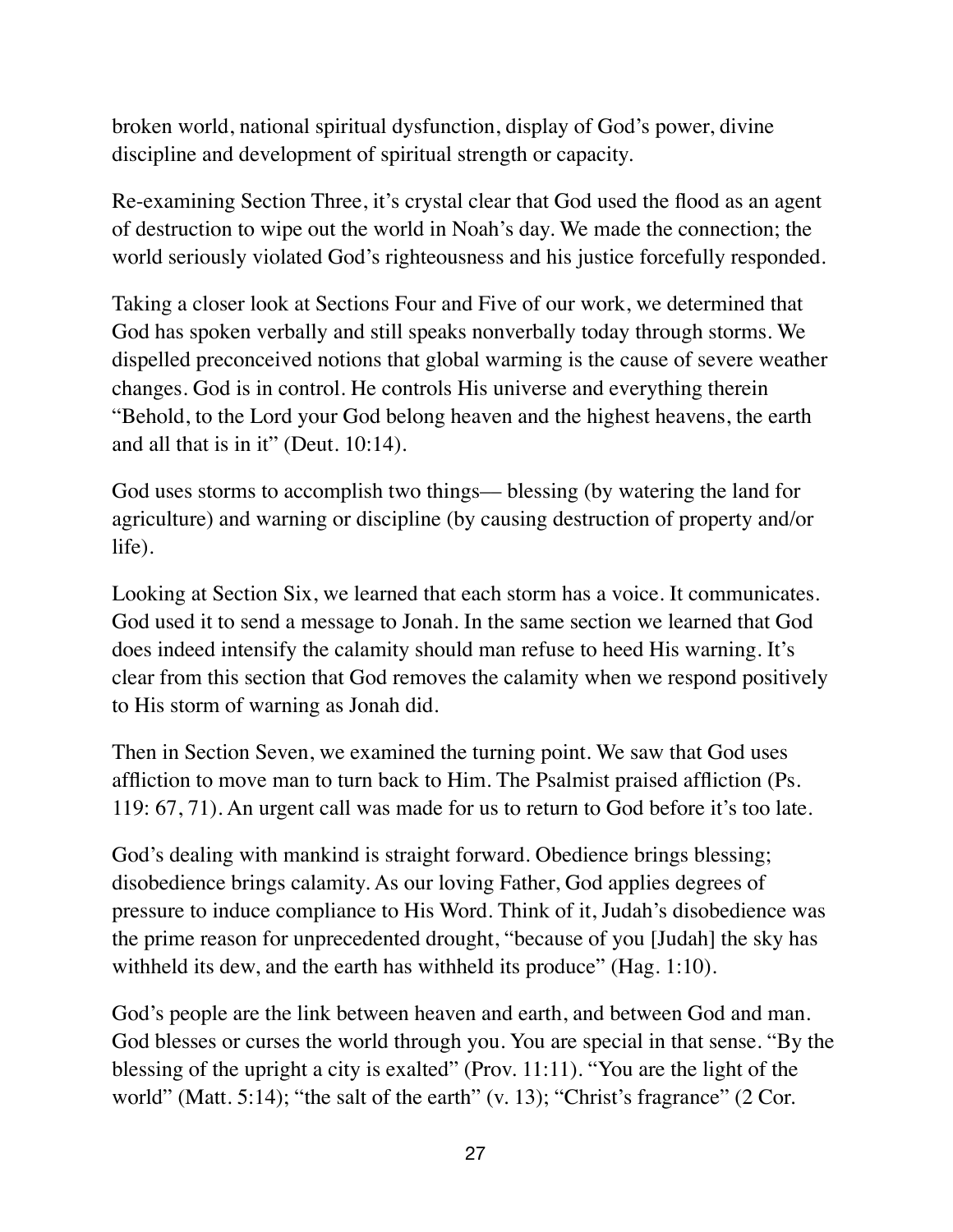2:15); "an ambassador for Christ (2 Cor. 5:20); a "vessel of blessing" (Prov. 11:10-11).

# **How Much Longer?**

God asked a heart wrenching question to Israel, "Why do you insist on being battered? Why do you continue to rebel? Your head has a massive wound, your whole body is weak from the soles of your feet to your head, there is no spot that is unharmed. There are only bruises, cuts and open wounds. They have not been cleaned or bandaged, nor have they been treated with olive oil" (Isa. 1:5-6 NET). Now we come to our final question: How much longer will we remain in defiance to God's abundant warnings?

God's patience does run out: "A man who hardens his neck after much reproof will suddenly be broken beyond remedy" (Prov. 29:1). It happened to Judah, "God...sent word to them again and again by His messengers, because He had compassion on His people...but they continuously mocked the messengers...until the wrath of the Lord arose against His people, and there was no remedy. Therefore He brought up against them the king of the Chaldeans who slew their young men with the sword...and had no compassion on young man or virgin, old man or infirm; He gave them all into his hand" (2 Chron. 36:15-17). We need to seriously consider God's warning in our lives and nation. We should not wait until God's patience with us runs out.

It's my heartfelt prayer that you will take God's Word to heart. We've been hit from every angle with every kind of disaster—one after another. Who knows what God is preparing to slam us with next. But it can be avoided. "If...I declare concerning a nation or a kingdom, that I will pluck up and break down and destroy it, and if that nation...turns from its evil, I will relent of the disaster that I intended to do to it" (Jer. 18:7-8 ESV).

"If my people, who belong to Me, humble themselves, pray, seek to please Me, and repudiate their sinful practices, then I will respond from heaven, forgive their sin, and heal their land" (2 Chron. 7:14 NET).

*Heavenly Father, "Restore us to you, O Lord, that we may be restored" (Lam. 5:21). It's the prayer of your servant Jeremiah, then, and I make it my prayer now.*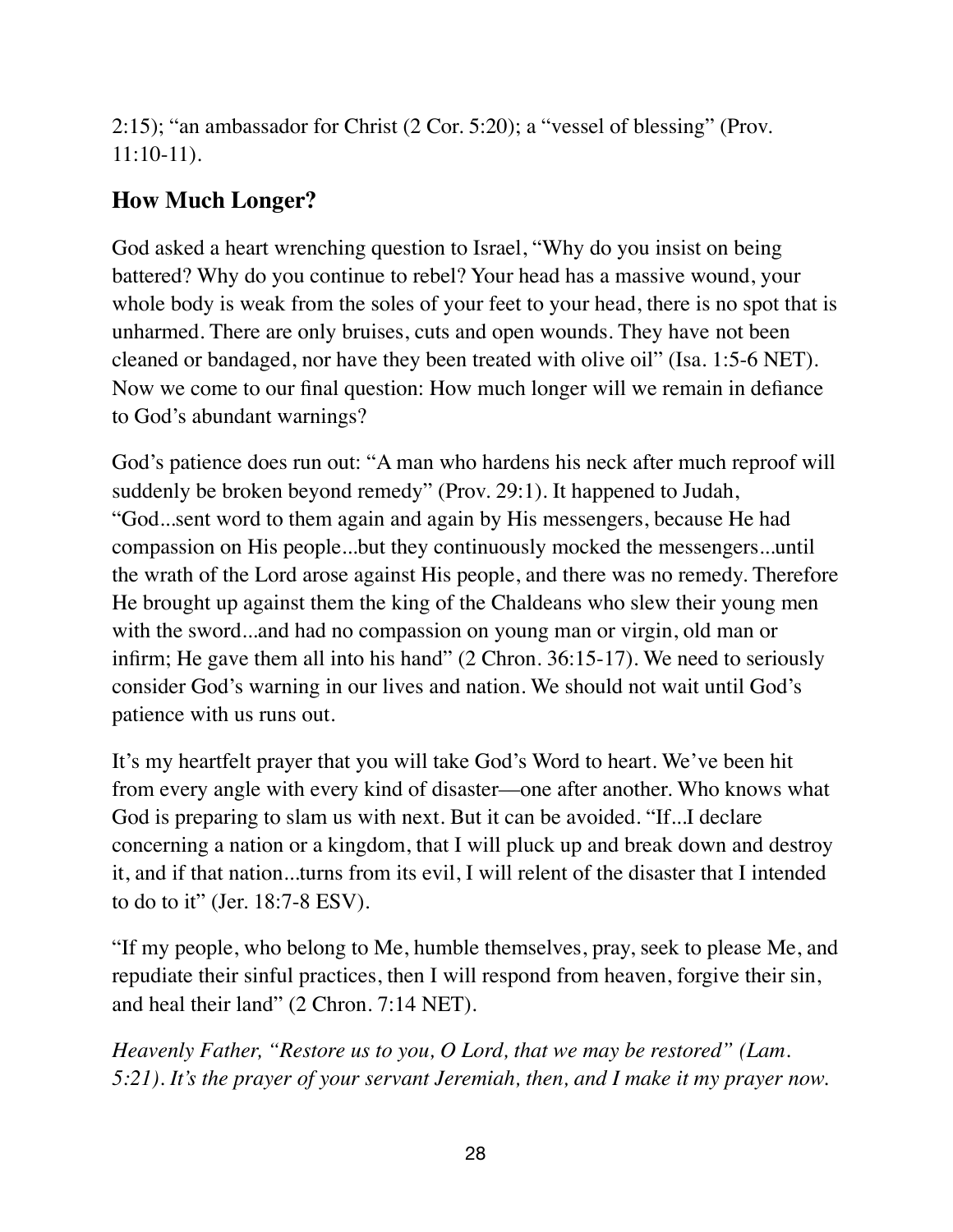*Give no rest to the reader of this booklet, until the individual decides to turn to you wholeheartedly. In the name of your only Son, Jesus Christ. Amen.*

#### جثر

"God whispers to us in our pleasures, speaks in our conscience, but shouts in our pain: it is His megaphone to rouse a deaf world"

C.S. Lewis - *The Problem of Pain* 

#### **Publications Available**

#### **Tracts:**

*Eternal Security of the Believer (English and Spanish) Riding the Death Train (A Message of Hope) (English and Spanish) (Audio CD English) Shower of Christian Love Who Are You?* **Books:**  *Biblical Doctrine of Salvation Comfort in Suffering Disaster: God's Warning Bell Focus on Christian Marriage Forgiveness by Confession Alone Giving, An Integral Part of Worship God's Plan After Salvation (English and Spanish) James: Faith Without Works is Dead (An Urgent Call to Practical Christianity) Joseph, A Pillar of Grace Overview of God's Grace Paul, A Trophy of God's Grace Signs & Wonders*

*(A Biblical Reply to the Claims of Modern Day Miracle Workers) The Spiritual Gift of Tongues (A Biblical Response to Modern Day Tongues) What is the Spiritual Life? (Reflecting the Life of Christ)*